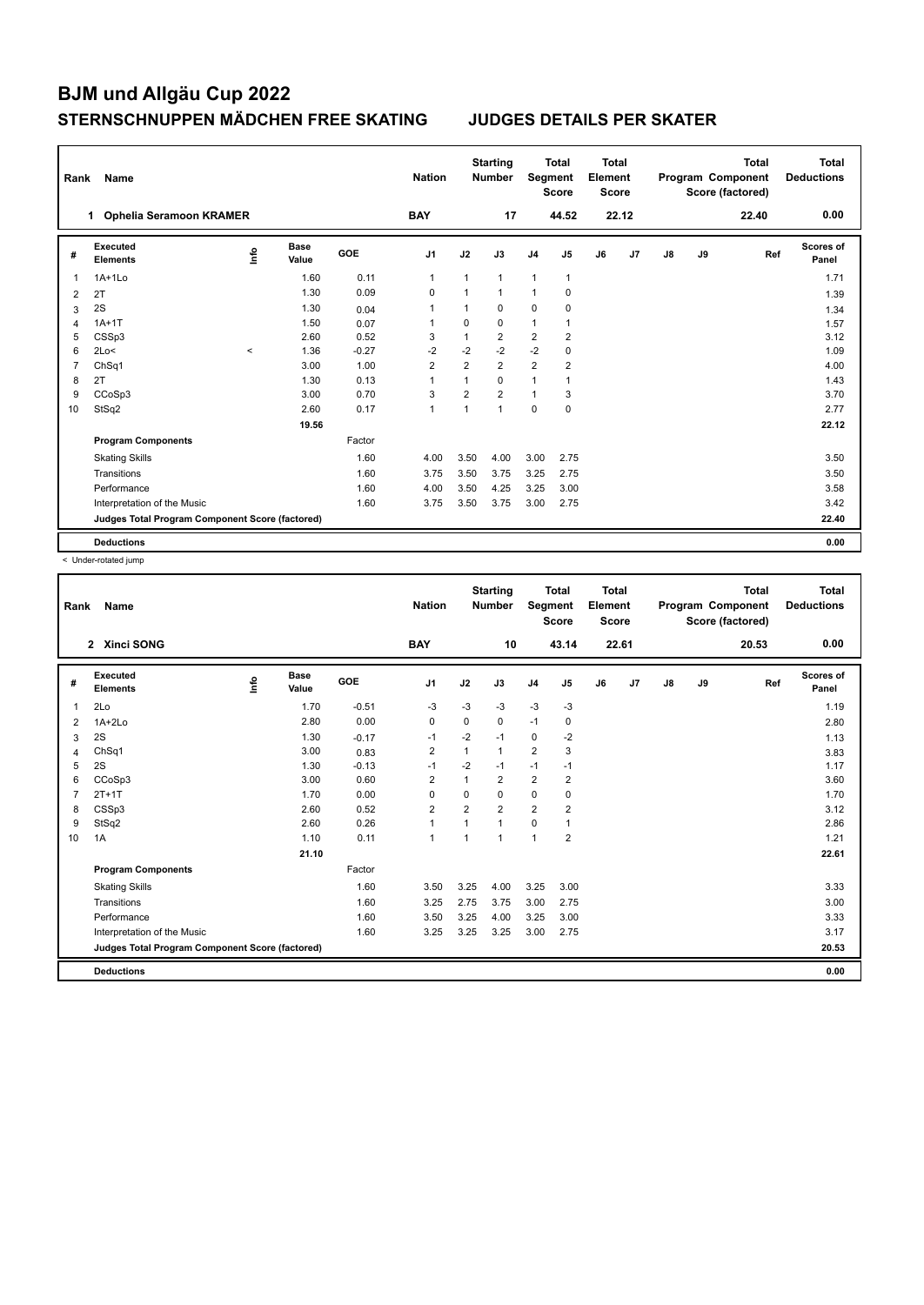| Rank           | Name                                            |       |                      |         | <b>Nation</b>           |                | <b>Starting</b><br><b>Number</b> |                         | Total<br>Segment<br>Score | <b>Total</b><br>Element<br>Score |       |    |    | Program Component<br>Score (factored) | Total        | Total<br><b>Deductions</b> |
|----------------|-------------------------------------------------|-------|----------------------|---------|-------------------------|----------------|----------------------------------|-------------------------|---------------------------|----------------------------------|-------|----|----|---------------------------------------|--------------|----------------------------|
|                | 3 Leonore Sternlaub KRAMER                      |       |                      |         | <b>BAY</b>              |                | 20                               |                         | 43.08                     |                                  | 20.95 |    |    |                                       | 22.13        | 0.00                       |
| #              | <b>Executed</b><br><b>Elements</b>              | ١nf٥  | <b>Base</b><br>Value | GOE     | J1                      | J2             | J3                               | J4                      | J5                        | J6                               | J7    | J8 | J9 |                                       | Ref          | Scores of<br>Panel         |
| 1              | 2T                                              |       | 1.30                 | 0.00    | 0                       | $-1$           | 0                                | 0                       | $\pmb{0}$                 |                                  |       |    |    |                                       |              | 1.30                       |
| $\overline{c}$ | 2S                                              |       | 1.30                 | 0.00    | 0                       | 0              | $\mathbf 0$                      | 0                       | 0                         |                                  |       |    |    |                                       |              | 1.30                       |
| 3              | CSSp3                                           |       | 2.60                 | 0.52    | 3                       | 2              | $\mathbf{1}$                     | $\overline{2}$          | $\overline{\mathbf{c}}$   |                                  |       |    |    |                                       |              | 3.12                       |
| 4              | 2S                                              |       | 1.30                 | 0.00    | 0                       | 0              | $\mathbf 0$                      | 0                       | 0                         |                                  |       |    |    |                                       |              | 1.30                       |
| 5              | CCoSp3                                          |       | 3.00                 | 0.60    | $\overline{\mathbf{c}}$ | $\overline{2}$ | $\overline{2}$                   | $\overline{\mathbf{c}}$ | $\mathbf{1}$              |                                  |       |    |    |                                       |              | 3.60                       |
| 6              | 2T                                              |       | 1.30                 | $-0.04$ | 0                       | 0              | $-1$                             | 0                       | $-1$                      |                                  |       |    |    |                                       |              | 1.26                       |
| $\overline{7}$ | $1A+1Lo$                                        |       | 1.60                 | 0.07    | 1                       | 0              | $\mathbf{1}$                     | $\mathbf{1}$            | 0                         |                                  |       |    |    |                                       |              | 1.67                       |
| 8              | ChSq1                                           |       | 3.00                 | 1.00    | $\overline{2}$          | 2              | $\mathbf{1}$                     | 3                       | $\boldsymbol{2}$          |                                  |       |    |    |                                       |              | 4.00                       |
| 9              | StSq1                                           |       | 1.80                 | 0.06    | $\mathbf{1}$            | 0              | $\mathbf{1}$                     | $\mathbf 0$             | $\pmb{0}$                 |                                  |       |    |    |                                       |              | 1.86                       |
| 10             | $1A+1T$                                         |       | 1.50                 | 0.04    | 0                       | 0              | $-1$                             | $\mathbf{1}$            | 1                         |                                  |       |    |    |                                       |              | 1.54                       |
|                |                                                 |       | 18.70                |         |                         |                |                                  |                         |                           |                                  |       |    |    |                                       |              | 20.95                      |
|                | <b>Program Components</b>                       |       |                      | Factor  |                         |                |                                  |                         |                           |                                  |       |    |    |                                       |              |                            |
|                | <b>Skating Skills</b>                           |       |                      | 1.60    | 4.00                    | 3.50           | 4.00                             | 3.00                    | 2.75                      |                                  |       |    |    |                                       |              | 3.50                       |
|                | Transitions                                     |       |                      | 1.60    | 3.75                    | 3.75           | 3.75                             | 3.00                    | 2.75                      |                                  |       |    |    |                                       |              | 3.50                       |
|                | Performance                                     |       |                      | 1.60    | 3.75                    | 3.50           | 3.75                             | 3.25                    | 2.75                      |                                  |       |    |    |                                       |              | 3.50                       |
|                | Interpretation of the Music                     |       |                      | 1.60    | 3.75                    | 3.50           | 3.50                             | 3.00                    | 2.75                      |                                  |       |    |    |                                       |              | 3.33                       |
|                | Judges Total Program Component Score (factored) |       |                      |         |                         |                |                                  |                         |                           |                                  |       |    |    |                                       |              | 22.13                      |
|                | <b>Deductions</b>                               |       |                      |         |                         |                |                                  |                         |                           |                                  |       |    |    |                                       |              | 0.00                       |
|                |                                                 |       |                      |         |                         |                |                                  |                         |                           |                                  |       |    |    |                                       |              |                            |
|                |                                                 |       |                      |         |                         |                |                                  |                         |                           |                                  |       |    |    |                                       |              |                            |
|                |                                                 |       |                      |         |                         |                |                                  |                         |                           |                                  |       |    |    |                                       |              |                            |
|                |                                                 |       |                      |         |                         |                | <b>Starting</b>                  |                         | Total                     | <b>Total</b>                     |       |    |    |                                       | <b>Total</b> | <b>Total</b>               |
| Rank           | Name                                            |       |                      |         | <b>Nation</b>           |                | <b>Number</b>                    |                         | Segment<br><b>Score</b>   | Element<br><b>Score</b>          |       |    |    | Program Component                     |              | <b>Deductions</b>          |
|                |                                                 |       |                      |         |                         |                |                                  |                         |                           |                                  |       |    |    | Score (factored)                      |              |                            |
|                | 4 Valentina BEER                                |       |                      |         | <b>BAY</b>              |                | 18                               |                         | 36.77                     |                                  | 19.01 |    |    |                                       | 18.26        | $-0.50$                    |
|                | <b>Executed</b>                                 |       | <b>Base</b>          |         |                         |                |                                  |                         |                           |                                  |       |    |    |                                       |              | Scores of                  |
| #              | <b>Elements</b>                                 | ١mfo  | Value                | GOE     | J1                      | J2             | J3                               | J4                      | J5                        | J6                               | J7    | J8 | J9 |                                       | Ref          | Panel                      |
| 1              | 1A                                              |       | 1.10                 | 0.07    | 1                       | 0              | $\mathbf{1}$                     | 0                       | $\mathbf{1}$              |                                  |       |    |    |                                       |              | 1.17                       |
| $\overline{c}$ | 2S                                              |       | 1.30                 | $-0.39$ | $-3$                    | $-3$           | -3                               | $-4$                    | $-3$                      |                                  |       |    |    |                                       |              | 0.91                       |
| 3              | $1A+2Lo<$                                       | $\,<$ | 2.46                 | $-0.32$ | $-3$                    | $-2$           | -2                               | $-2$                    | $-3$                      |                                  |       |    |    |                                       |              | 2.14                       |
| $\overline{4}$ | SSp3                                            |       | 2.10                 | 0.21    | $\mathbf{1}$            | $\mathbf{1}$   | $\mathbf{1}$                     | $-1$                    | $\mathbf{1}$              |                                  |       |    |    |                                       |              | 2.31                       |
| 5              | 2Lo                                             |       | 1.70                 | $-0.23$ | $-2$                    | $-1$           | $-2$                             | $-1$                    | $-1$                      |                                  |       |    |    |                                       |              | 1.47                       |
| 6              | Ch <sub>Sq1</sub>                               |       | 3.00                 | 0.50    | $\mathbf{1}$            | 0              | $\mathbf{1}$                     | $\mathbf{1}$            | $\mathbf{1}$              |                                  |       |    |    |                                       |              | 3.50                       |
| $\overline{7}$ | 2T                                              |       | 1.30                 | $-0.26$ | $-2$                    | $-3$           | $-2$                             | $-2$                    | $-2$                      |                                  |       |    |    |                                       |              | 1.04                       |
| 8              | 2S                                              |       | 1.30                 | $-0.13$ | $-1$                    | $-1$           | $-1$                             | $-1$                    | $\pmb{0}$                 |                                  |       |    |    |                                       |              | 1.17                       |
| 9              | StSq1                                           |       | 1.80                 | 0.00    | $\mathbf 0$             | 0              | $\mathbf{1}$                     | 0                       | 0                         |                                  |       |    |    |                                       |              | 1.80                       |
| 10             | CCoSp3                                          |       | 3.00                 | 0.50    | $\overline{2}$          | $\mathbf{1}$   | $\overline{2}$                   | $\mathbf{1}$            | $\overline{2}$            |                                  |       |    |    |                                       |              | 3.50                       |
|                |                                                 |       | 19.06                |         |                         |                |                                  |                         |                           |                                  |       |    |    |                                       |              | 19.01                      |
|                | <b>Program Components</b>                       |       |                      | Factor  |                         |                |                                  |                         |                           |                                  |       |    |    |                                       |              |                            |
|                | <b>Skating Skills</b>                           |       |                      | 1.60    | 3.50                    | 2.75           | 3.75                             | 2.50                    | 2.75                      |                                  |       |    |    |                                       |              | 3.00                       |
|                | Transitions                                     |       |                      | 1.60    | 3.25                    | 2.50           | 3.50                             | 2.25                    | 2.50                      |                                  |       |    |    |                                       |              | 2.75                       |
|                | Performance                                     |       |                      | 1.60    | 3.50                    | 2.25           | 4.00                             | 2.25                    | 2.75                      |                                  |       |    |    |                                       |              | 2.83                       |
|                | Interpretation of the Music                     |       |                      | 1.60    | 3.25                    | 2.50           | 3.75                             | 2.25                    | 2.75                      |                                  |       |    |    |                                       |              | 2.83                       |
|                | Judges Total Program Component Score (factored) |       |                      |         |                         |                |                                  |                         |                           |                                  |       |    |    |                                       |              | 18.26                      |

< Under-rotated jump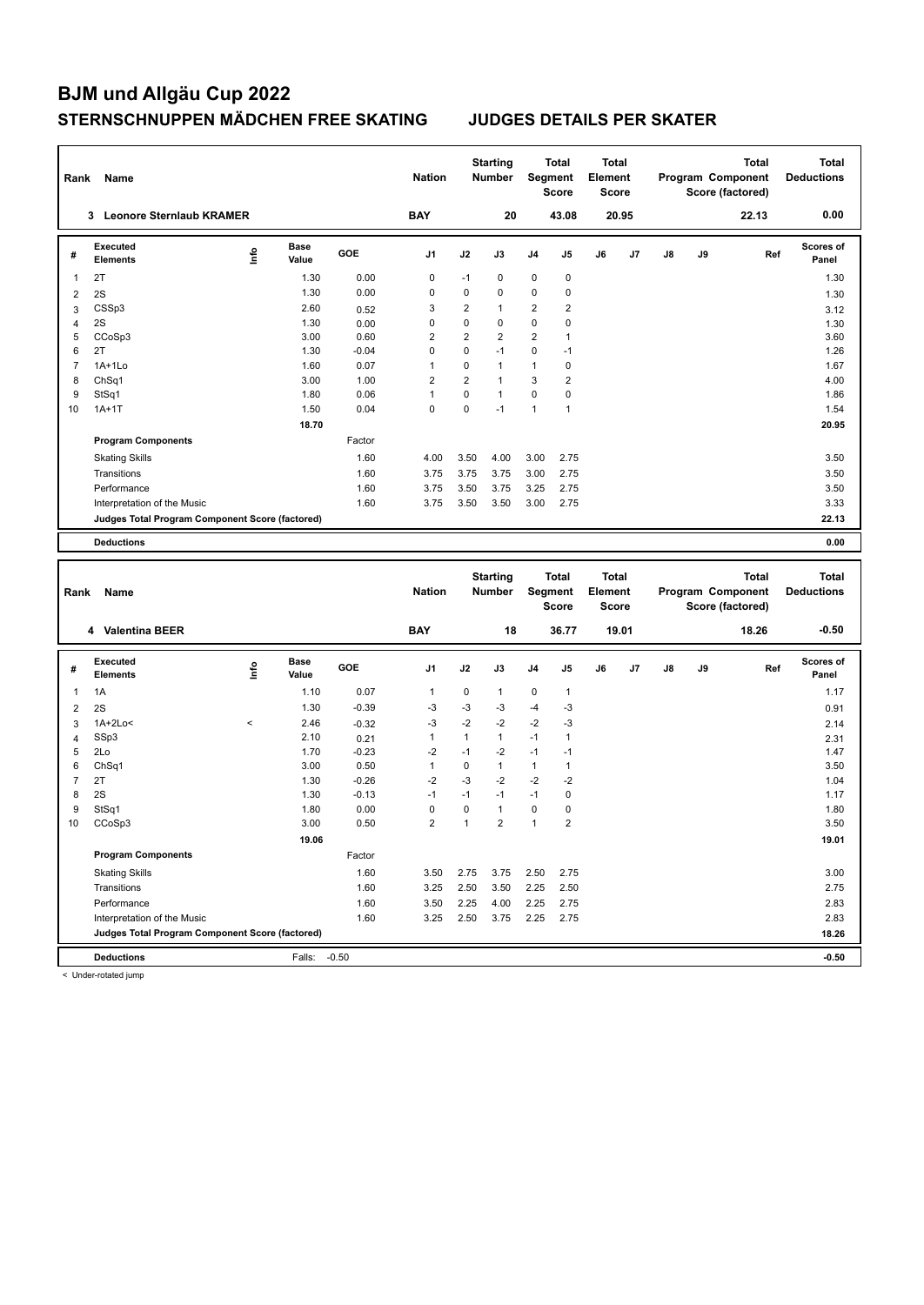| Rank | Name                                            |                     |                      |         | <b>Nation</b>  |              | <b>Starting</b><br><b>Number</b> | Segment        | <b>Total</b><br><b>Score</b> | <b>Total</b><br>Element<br><b>Score</b> |       |               |    | <b>Total</b><br>Program Component<br>Score (factored) | <b>Total</b><br><b>Deductions</b> |
|------|-------------------------------------------------|---------------------|----------------------|---------|----------------|--------------|----------------------------------|----------------|------------------------------|-----------------------------------------|-------|---------------|----|-------------------------------------------------------|-----------------------------------|
|      | <b>Mia YANAGITANI</b><br>5                      |                     |                      |         | <b>BAY</b>     |              | 13                               |                | 35.95                        |                                         | 18.08 |               |    | 17.87                                                 | 0.00                              |
| #    | <b>Executed</b><br><b>Elements</b>              | ۴ů                  | <b>Base</b><br>Value | GOE     | J <sub>1</sub> | J2           | J3                               | J <sub>4</sub> | J5                           | J6                                      | J7    | $\mathsf{J}8$ | J9 | Ref                                                   | <b>Scores of</b><br>Panel         |
| 1    | $1A+2Lo<<$                                      | <<                  | 1.60                 | $-0.29$ | $-3$           | -3           | $-2$                             | $-4$           | $-2$                         |                                         |       |               |    |                                                       | 1.31                              |
| 2    | 2S                                              |                     | 1.30                 | $-0.39$ | $-2$           | $-4$         | $-2$                             | $-4$           | $-3$                         |                                         |       |               |    |                                                       | 0.91                              |
| 3    | $1A+2Lo<<$                                      | <<                  | 1.60                 | $-0.37$ | $-3$           | $-4$         | $-2$                             | $-4$           | -3                           |                                         |       |               |    |                                                       | 1.23                              |
| 4    | CSSp3                                           |                     | 2.60                 | 0.43    | $\overline{2}$ | $\mathbf{1}$ | $\overline{2}$                   | $\overline{2}$ | $\mathbf{1}$                 |                                         |       |               |    |                                                       | 3.03                              |
| 5    | ChSq1                                           |                     | 3.00                 | 0.67    | $\overline{1}$ | 1            | $\mathbf{1}$                     | 2              | $\overline{2}$               |                                         |       |               |    |                                                       | 3.67                              |
| 6    | 2S                                              |                     | 1.30                 | $-0.13$ | 0              | $-1$         | $-1$                             | $-1$           | $-1$                         |                                         |       |               |    |                                                       | 1.17                              |
| 7    | 2T <                                            | $\hat{\phantom{a}}$ | 1.04                 | $-0.21$ | $-2$           | $-2$         | $-1$                             | $-2$           | $-2$                         |                                         |       |               |    |                                                       | 0.83                              |
| 8    | 2T <                                            | $\prec$             | 1.04                 | $-0.21$ | $-2$           | $-2$         | $-2$                             | $-2$           | $-3$                         |                                         |       |               |    |                                                       | 0.83                              |
| 9    | CCoSp3                                          |                     | 3.00                 | 0.30    | $\overline{1}$ | 1            | $\Omega$                         | 1              | 1                            |                                         |       |               |    |                                                       | 3.30                              |
| 10   | StSq1                                           |                     | 1.80                 | 0.00    | 0              | $\Omega$     | $\Omega$                         | $\mathbf 0$    | $\mathbf{1}$                 |                                         |       |               |    |                                                       | 1.80                              |
|      |                                                 |                     | 18.28                |         |                |              |                                  |                |                              |                                         |       |               |    |                                                       | 18.08                             |
|      | <b>Program Components</b>                       |                     |                      | Factor  |                |              |                                  |                |                              |                                         |       |               |    |                                                       |                                   |
|      | <b>Skating Skills</b>                           |                     |                      | 1.60    | 3.25           | 2.75         | 3.50                             | 2.75           | 2.50                         |                                         |       |               |    |                                                       | 2.92                              |
|      | Transitions                                     |                     |                      | 1.60    | 3.00           | 2.50         | 3.50                             | 2.50           | 2.25                         |                                         |       |               |    |                                                       | 2.67                              |
|      | Performance                                     |                     |                      | 1.60    | 3.25           | 2.50         | 3.50                             | 2.75           | 2.50                         |                                         |       |               |    |                                                       | 2.83                              |
|      | Interpretation of the Music                     |                     |                      | 1.60    | 3.00           | 2.75         | 3.00                             | 2.50           | 2.50                         |                                         |       |               |    |                                                       | 2.75                              |
|      | Judges Total Program Component Score (factored) |                     |                      |         |                |              |                                  |                |                              |                                         |       |               |    |                                                       | 17.87                             |
|      | <b>Deductions</b>                               |                     |                      |         |                |              |                                  |                |                              |                                         |       |               |    |                                                       | 0.00                              |

< Under-rotated jump << Downgraded jump

| Rank           | <b>Name</b>                                     |    |                      |        | <b>Nation</b>  |                | <b>Starting</b><br><b>Number</b> | Segment        | <b>Total</b><br><b>Score</b> | Total<br>Element<br><b>Score</b> |       |               |    | <b>Total</b><br>Program Component<br>Score (factored) | <b>Total</b><br><b>Deductions</b> |
|----------------|-------------------------------------------------|----|----------------------|--------|----------------|----------------|----------------------------------|----------------|------------------------------|----------------------------------|-------|---------------|----|-------------------------------------------------------|-----------------------------------|
|                | <b>Hannah GALLI</b><br>6                        |    |                      |        | <b>BAY</b>     |                | $\overline{7}$                   |                | 32.49                        |                                  | 15.16 |               |    | 17.33                                                 | 0.00                              |
| #              | <b>Executed</b><br><b>Elements</b>              | ۴ô | <b>Base</b><br>Value | GOE    | J <sub>1</sub> | J2             | J3                               | J <sub>4</sub> | J <sub>5</sub>               | J6                               | J7    | $\mathsf{J}8$ | J9 | Ref                                                   | <b>Scores of</b><br>Panel         |
| $\overline{1}$ | 1Lz                                             |    | 0.60                 | 0.04   | 0              | $\mathbf 0$    | $\mathbf{1}$                     | $\mathbf{1}$   | $\mathbf{1}$                 |                                  |       |               |    |                                                       | 0.64                              |
| $\overline{2}$ | 1F                                              |    | 0.50                 | 0.02   | $\mathbf 0$    | 0              | $\mathbf{1}$                     | $\mathbf 0$    | 1                            |                                  |       |               |    |                                                       | 0.52                              |
| 3              | $1A+1T$                                         |    | 1.50                 | 0.07   | 1              | $\mathbf{1}$   | 0                                | $\overline{1}$ | 0                            |                                  |       |               |    |                                                       | 1.57                              |
| 4              | ChSq1                                           |    | 3.00                 | 0.00   | $\mathbf 0$    | $\Omega$       | $-1$                             | $\mathbf{1}$   | $\mathbf 0$                  |                                  |       |               |    |                                                       | 3.00                              |
| 5              | SSp3                                            |    | 2.10                 | 0.21   | 1              |                | 0                                | $\mathbf{1}$   | 1                            |                                  |       |               |    |                                                       | 2.31                              |
| 6              | 1Lz                                             |    | 0.60                 | 0.00   | $-1$           | $\Omega$       | $\Omega$                         | $\mathbf 0$    | 0                            |                                  |       |               |    |                                                       | 0.60                              |
| $\overline{7}$ | $1A+1Lo$                                        |    | 1.60                 | 0.04   | 1              | $\Omega$       | 0                                | $\mathbf{1}$   | $\mathbf 0$                  |                                  |       |               |    |                                                       | 1.64                              |
| 8              | CCoSp2                                          |    | 2.50                 | 0.00   | $\Omega$       | $\Omega$       | $-1$                             | 0              |                              |                                  |       |               |    |                                                       | 2.50                              |
| 9              | StSq1                                           |    | 1.80                 | 0.06   | 0              |                | 0                                | 0              | 1                            |                                  |       |               |    |                                                       | 1.86                              |
| 10             | 1F                                              |    | 0.50                 | 0.02   | $\mathbf 0$    | $\overline{ }$ | 0                                | $\mathbf 0$    | 1                            |                                  |       |               |    |                                                       | 0.52                              |
|                |                                                 |    | 14.70                |        |                |                |                                  |                |                              |                                  |       |               |    |                                                       | 15.16                             |
|                | <b>Program Components</b>                       |    |                      | Factor |                |                |                                  |                |                              |                                  |       |               |    |                                                       |                                   |
|                | <b>Skating Skills</b>                           |    |                      | 1.60   | 3.00           | 2.75           | 3.00                             | 2.75           | 2.25                         |                                  |       |               |    |                                                       | 2.83                              |
|                | Transitions                                     |    |                      | 1.60   | 2.50           | 2.50           | 2.75                             | 3.00           | 2.25                         |                                  |       |               |    |                                                       | 2.58                              |
|                | Performance                                     |    |                      | 1.60   | 2.75           | 2.75           | 2.75                             | 3.00           | 2.00                         |                                  |       |               |    |                                                       | 2.75                              |
|                | Interpretation of the Music                     |    |                      | 1.60   | 2.50           | 3.00           | 2.75                             | 2.75           | 2.25                         |                                  |       |               |    |                                                       | 2.67                              |
|                | Judges Total Program Component Score (factored) |    |                      |        |                |                |                                  |                |                              |                                  |       |               |    |                                                       | 17.33                             |
|                | <b>Deductions</b>                               |    |                      |        |                |                |                                  |                |                              |                                  |       |               |    |                                                       | 0.00                              |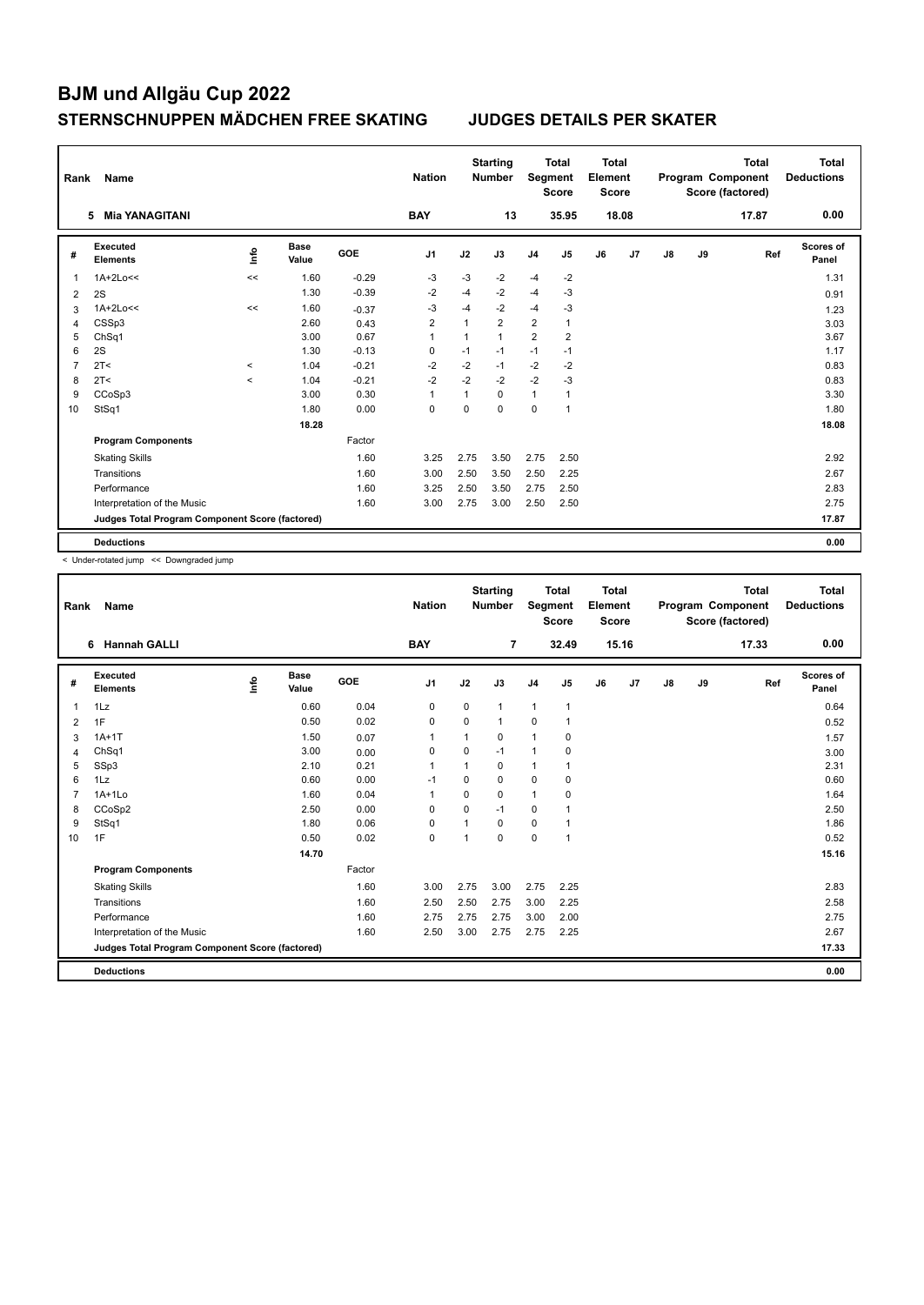| Rank           | Name                                            |       |                      |         | <b>Nation</b>  |             | <b>Starting</b><br><b>Number</b> | Segment        | <b>Total</b><br><b>Score</b> | <b>Total</b><br>Element<br><b>Score</b> |                |    |    | <b>Total</b><br>Program Component<br>Score (factored) | <b>Total</b><br><b>Deductions</b> |
|----------------|-------------------------------------------------|-------|----------------------|---------|----------------|-------------|----------------------------------|----------------|------------------------------|-----------------------------------------|----------------|----|----|-------------------------------------------------------|-----------------------------------|
|                | <b>Zitong Emily WANG</b><br>7                   |       |                      |         | <b>BAY</b>     |             | 16                               |                | 31.67                        |                                         | 16.31          |    |    | 15.86                                                 | $-0.50$                           |
| #              | Executed<br><b>Elements</b>                     | Info  | <b>Base</b><br>Value | GOE     | J1             | J2          | J3                               | J <sub>4</sub> | J <sub>5</sub>               | J6                                      | J <sub>7</sub> | J8 | J9 | Ref                                                   | <b>Scores of</b><br>Panel         |
| 1              | $1A+1T$                                         |       | 1.50                 | 0.00    | $\mathbf 0$    | 0           | 0                                | 0              | 0                            |                                         |                |    |    |                                                       | 1.50                              |
| 2              | 1Lz+1Lo                                         |       | 1.10                 | 0.00    | 0              | $\mathbf 0$ | $\mathbf 0$                      | $\mathbf 0$    | $\mathbf 0$                  |                                         |                |    |    |                                                       | 1.10                              |
| 3              | 2S                                              |       | 1.30                 | $-0.22$ | $-2$           | $-2$        | $-2$                             | $-1$           | $-1$                         |                                         |                |    |    |                                                       | 1.08                              |
| $\overline{4}$ | 2F<                                             | $\,<$ | 1.44                 | $-0.38$ | $-3$           | $-3$        | $-2$                             | $-2$           | $-3$                         |                                         |                |    |    |                                                       | 1.06                              |
| 5              | StSqB                                           |       | 1.50                 | $-0.10$ | $\Omega$       | $\mathbf 0$ | $-1$                             | $-1$           | $-1$                         |                                         |                |    |    |                                                       | 1.40                              |
| 6              | 2Lo<<                                           | <<    | 0.50                 | $-0.25$ | $-5$           | $-5$        | $-5$                             | $-5$           | $-5$                         |                                         |                |    |    |                                                       | 0.25                              |
| 7              | CCoSp2                                          |       | 2.50                 | 0.25    | 1              |             | $\mathbf{1}$                     | $\mathbf{1}$   | 1                            |                                         |                |    |    |                                                       | 2.75                              |
| 8              | ChSq1                                           |       | 3.00                 | 0.50    | 1              |             | $-1$                             | 1              | 1                            |                                         |                |    |    |                                                       | 3.50                              |
| 9              | 1A                                              |       | 1.10                 | 0.04    | $\overline{1}$ | 0           | $\mathbf 0$                      | $\mathbf 0$    | $\mathbf{1}$                 |                                         |                |    |    |                                                       | 1.14                              |
| 10             | CSS <sub>p2</sub>                               |       | 2.30                 | 0.23    | 1              | $\Omega$    | $\mathbf{1}$                     | $\mathbf{1}$   | $\mathbf{1}$                 |                                         |                |    |    |                                                       | 2.53                              |
|                |                                                 |       | 16.24                |         |                |             |                                  |                |                              |                                         |                |    |    |                                                       | 16.31                             |
|                | <b>Program Components</b>                       |       |                      | Factor  |                |             |                                  |                |                              |                                         |                |    |    |                                                       |                                   |
|                | <b>Skating Skills</b>                           |       |                      | 1.60    | 2.75           | 2.50        | 3.00                             | 2.50           | 2.25                         |                                         |                |    |    |                                                       | 2.58                              |
|                | Transitions                                     |       |                      | 1.60    | 2.75           | 2.00        | 2.75                             | 2.25           | 2.00                         |                                         |                |    |    |                                                       | 2.33                              |
|                | Performance                                     |       |                      | 1.60    | 3.25           | 2.25        | 3.00                             | 2.50           | 2.00                         |                                         |                |    |    |                                                       | 2.58                              |
|                | Interpretation of the Music                     |       |                      | 1.60    | 3.00           | 2.25        | 2.75                             | 2.25           | 1.75                         |                                         |                |    |    |                                                       | 2.42                              |
|                | Judges Total Program Component Score (factored) |       |                      |         |                |             |                                  |                |                              |                                         |                |    |    |                                                       | 15.86                             |
|                | <b>Deductions</b>                               |       | Falls:               | $-0.50$ |                |             |                                  |                |                              |                                         |                |    |    |                                                       | $-0.50$                           |

< Under-rotated jump << Downgraded jump

| Rank           | Name                                            |         |               |         | <b>Nation</b>  |              | <b>Starting</b><br><b>Number</b> | Segment        | <b>Total</b><br><b>Score</b> | Total<br>Element<br><b>Score</b> |       |               |    | <b>Total</b><br>Program Component<br>Score (factored) | Total<br><b>Deductions</b> |
|----------------|-------------------------------------------------|---------|---------------|---------|----------------|--------------|----------------------------------|----------------|------------------------------|----------------------------------|-------|---------------|----|-------------------------------------------------------|----------------------------|
|                | <b>Anna ZHANG</b><br>8                          |         |               |         | <b>BAY</b>     |              | 8                                |                | 30.40                        |                                  | 15.93 |               |    | 15.47                                                 | $-1.00$                    |
| #              | Executed<br><b>Elements</b>                     | Info    | Base<br>Value | GOE     | J1             | J2           | J3                               | J <sub>4</sub> | J5                           | J6                               | J7    | $\mathsf{J}8$ | J9 | Ref                                                   | Scores of<br>Panel         |
| $\overline{1}$ | $1A+1Lo$                                        |         | 1.60          | 0.00    | 1              | $\Omega$     | 0                                | $\mathbf 0$    | $\mathbf 0$                  |                                  |       |               |    |                                                       | 1.60                       |
| 2              | 2S<<                                            | <<      | 0.40          | $-0.20$ | $-5$           | $-5$         | $-5$                             | $-5$           | $-5$                         |                                  |       |               |    |                                                       | 0.20                       |
| 3              | $1A+1T$                                         |         | 1.50          | $-0.04$ | $\mathbf{1}$   | $\Omega$     | $-1$                             | $\mathbf 0$    | $-1$                         |                                  |       |               |    |                                                       | 1.46                       |
| 4              | CCoSp3                                          |         | 3.00          | 0.40    | $\overline{2}$ |              | $\mathbf{1}$                     | $\overline{1}$ | $\overline{2}$               |                                  |       |               |    |                                                       | 3.40                       |
| 5              | 2Lo<<                                           | <<      | 0.50          | $-0.25$ | -5             | $-5$         | $-5$                             | $-5$           | $-5$                         |                                  |       |               |    |                                                       | 0.25                       |
| 6              | ChSq1                                           |         | 3.00          | 0.50    | $\overline{2}$ | $\mathbf{1}$ | 0                                | $\mathbf{1}$   | 1                            |                                  |       |               |    |                                                       | 3.50                       |
| $\overline{7}$ | 2F<<                                            | <<      | 0.50          | $-0.20$ | $-4$           | $-4$         | $-4$                             | $-4$           | $-5$                         |                                  |       |               |    |                                                       | 0.30                       |
| 8              | StSqB                                           |         | 1.50          | $-0.15$ | $\mathbf 0$    | $-1$         | $-1$                             | $-1$           | $-1$                         |                                  |       |               |    |                                                       | 1.35                       |
| 9              | 2F<                                             | $\prec$ | 1.44          | $-0.43$ | $-3$           | $-3$         | $-2$                             | $-3$           | -3                           |                                  |       |               |    |                                                       | 1.01                       |
| 10             | CSSp3                                           |         | 2.60          | 0.26    | $\mathbf{1}$   | 0            | $\mathbf{1}$                     | $\overline{1}$ | 1                            |                                  |       |               |    |                                                       | 2.86                       |
|                |                                                 |         | 16.04         |         |                |              |                                  |                |                              |                                  |       |               |    |                                                       | 15.93                      |
|                | <b>Program Components</b>                       |         |               | Factor  |                |              |                                  |                |                              |                                  |       |               |    |                                                       |                            |
|                | <b>Skating Skills</b>                           |         |               | 1.60    | 3.25           | 2.25         | 3.00                             | 2.00           | 2.25                         |                                  |       |               |    |                                                       | 2.50                       |
|                | Transitions                                     |         |               | 1.60    | 2.75           | 2.00         | 3.00                             | 2.00           | 2.00                         |                                  |       |               |    |                                                       | 2.25                       |
|                | Performance                                     |         |               | 1.60    | 3.00           | 2.25         | 3.00                             | 2.00           | 1.75                         |                                  |       |               |    |                                                       | 2.42                       |
|                | Interpretation of the Music                     |         |               | 1.60    | 3.25           | 2.50         | 3.00                             | 1.75           | 2.00                         |                                  |       |               |    |                                                       | 2.50                       |
|                | Judges Total Program Component Score (factored) |         |               |         |                |              |                                  |                |                              |                                  |       |               |    |                                                       | 15.47                      |
|                | <b>Deductions</b>                               |         | Falls:        | $-1.00$ |                |              |                                  |                |                              |                                  |       |               |    |                                                       | $-1.00$                    |

< Under-rotated jump << Downgraded jump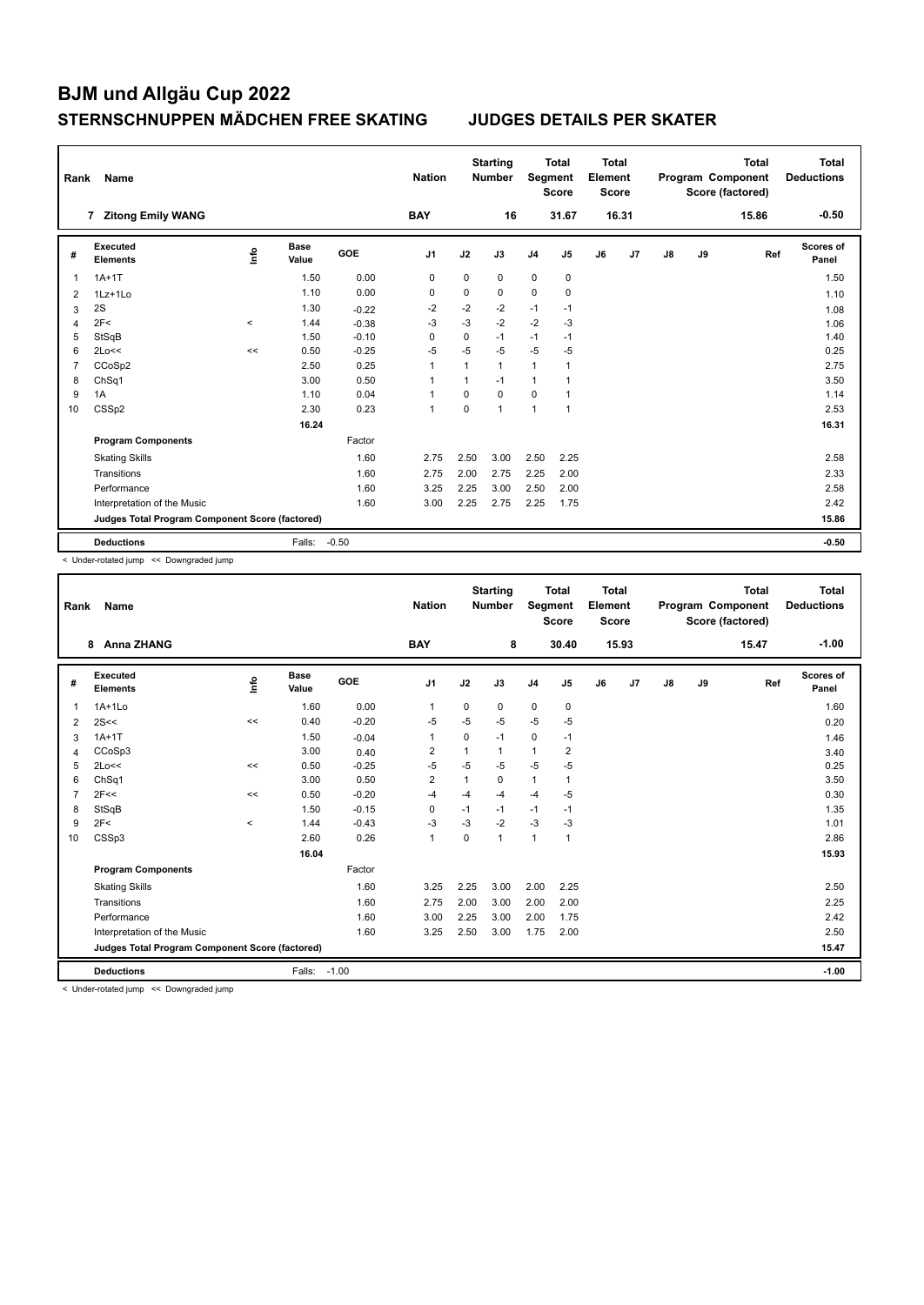| Rank           | Name                                            |      | <b>Nation</b>        |         | <b>Starting</b><br><b>Number</b> | Segment     | <b>Total</b><br><b>Score</b> | <b>Total</b><br><b>Element</b><br><b>Score</b> |                |    |                | <b>Total</b><br>Program Component<br>Score (factored) | <b>Total</b><br><b>Deductions</b> |       |                    |
|----------------|-------------------------------------------------|------|----------------------|---------|----------------------------------|-------------|------------------------------|------------------------------------------------|----------------|----|----------------|-------------------------------------------------------|-----------------------------------|-------|--------------------|
|                | <b>Marlene ILGEN</b><br>9                       |      |                      |         | <b>BAY</b>                       |             | 3                            |                                                | 29.47          |    | 15.47          |                                                       |                                   | 14.00 | 0.00               |
| #              | <b>Executed</b><br><b>Elements</b>              | lnfo | <b>Base</b><br>Value | GOE     | J <sub>1</sub>                   | J2          | J3                           | J <sub>4</sub>                                 | J <sub>5</sub> | J6 | J <sub>7</sub> | J8                                                    | J9                                | Ref   | Scores of<br>Panel |
| 1              | 2S                                              |      | 1.30                 | 0.00    | 0                                | 0           | $\mathbf{1}$                 | 0                                              | 0              |    |                |                                                       |                                   |       | 1.30               |
| $\overline{2}$ | 2T                                              |      | 1.30                 | $-0.43$ | $-3$                             | $-4$        | $-3$                         | $-4$                                           | $-3$           |    |                |                                                       |                                   |       | 0.87               |
| 3              | CSSp1                                           |      | 1.90                 | $-0.06$ | $-1$                             | 0           | $-1$                         | $\mathbf 0$                                    | $\pmb{0}$      |    |                |                                                       |                                   |       | 1.84               |
| 4              | $1A+1Lo$                                        |      | 1.60                 | 0.07    | 1                                | 0           | 1                            | 1                                              | 0              |    |                |                                                       |                                   |       | 1.67               |
| 5              | 1Lz!+1Lo                                        |      | 1.10                 | $-0.06$ | 0                                | $-1$        | $-1$                         | $-1$                                           | $-2$           |    |                |                                                       |                                   |       | 1.04               |
| 6              | StSqB                                           |      | 1.50                 | $-0.10$ | -1                               | $\mathbf 0$ | $-1$                         | $-1$                                           | $\mathbf 0$    |    |                |                                                       |                                   |       | 1.40               |
| $\overline{7}$ | CCoSp2                                          |      | 2.50                 | $-0.42$ | $-2$                             | $-1$        | $-2$                         | $-2$                                           | $-1$           |    |                |                                                       |                                   |       | 2.08               |
| 8              | 2S                                              |      | 1.30                 | $-0.17$ | 0                                | $-1$        | $-2$                         | $-2$                                           | $-1$           |    |                |                                                       |                                   |       | 1.13               |
| 9              | ChSq1                                           |      | 3.00                 | 0.00    | 0                                | 0           | $-1$                         | $\mathbf 0$                                    | 0              |    |                |                                                       |                                   |       | 3.00               |
| 10             | 1A                                              |      | 1.10                 | 0.04    | $\overline{1}$                   | $\Omega$    | $\mathbf{1}$                 | $\mathbf 0$                                    | $\mathbf 0$    |    |                |                                                       |                                   |       | 1.14               |
|                |                                                 |      | 16.60                |         |                                  |             |                              |                                                |                |    |                |                                                       |                                   |       | 15.47              |
|                | <b>Program Components</b>                       |      |                      | Factor  |                                  |             |                              |                                                |                |    |                |                                                       |                                   |       |                    |
|                | <b>Skating Skills</b>                           |      |                      | 1.60    | 2.75                             | 2.25        | 2.75                         | 1.50                                           | 1.75           |    |                |                                                       |                                   |       | 2.25               |
|                | Transitions                                     |      |                      | 1.60    | 2.50                             | 2.00        | 2.75                         | 1.75                                           | 1.50           |    |                |                                                       |                                   |       | 2.08               |
|                | Performance                                     |      |                      | 1.60    | 2.75                             | 2.25        | 3.00                         | 1.50                                           | 1.75           |    |                |                                                       |                                   |       | 2.25               |
|                | Interpretation of the Music                     |      |                      | 1.60    | 2.75                             | 2.25        | 2.75                         | 1.50                                           | 1.50           |    |                |                                                       |                                   |       | 2.17               |
|                | Judges Total Program Component Score (factored) |      |                      |         |                                  |             |                              |                                                |                |    |                |                                                       |                                   |       | 14.00              |
|                | <b>Deductions</b>                               |      |                      |         |                                  |             |                              |                                                |                |    |                |                                                       |                                   |       | 0.00               |

! Not clear edge

| Rank           | Name                                            |           |               |         | <b>Nation</b>  |              | <b>Starting</b><br><b>Number</b> | Segment        | <b>Total</b><br><b>Score</b> | <b>Total</b><br>Element<br><b>Score</b> |       |    |    | <b>Total</b><br>Program Component<br>Score (factored) | <b>Total</b><br><b>Deductions</b> |
|----------------|-------------------------------------------------|-----------|---------------|---------|----------------|--------------|----------------------------------|----------------|------------------------------|-----------------------------------------|-------|----|----|-------------------------------------------------------|-----------------------------------|
| 10             | Magdalena BÖHM                                  |           |               |         | <b>BAY</b>     |              | 4                                |                | 28.60                        |                                         | 13.00 |    |    | 15.60                                                 | 0.00                              |
| #              | Executed<br><b>Elements</b>                     | <u>fo</u> | Base<br>Value | GOE     | J <sub>1</sub> | J2           | J3                               | J <sub>4</sub> | J5                           | J6                                      | J7    | J8 | J9 | Ref                                                   | <b>Scores of</b><br>Panel         |
| $\mathbf{1}$   | 1A                                              |           | 1.10          | 0.00    | 0              | $\mathbf 0$  | 0                                | $\mathbf{1}$   | $\pmb{0}$                    |                                         |       |    |    |                                                       | 1.10                              |
| 2              | 1A                                              |           | 1.10          | 0.00    | $\mathbf 0$    | $\mathbf{1}$ | 0                                | $\mathbf 0$    | $\mathbf 0$                  |                                         |       |    |    |                                                       | 1.10                              |
| 3              | 1F                                              |           | 0.50          | 0.05    | $\mathbf 1$    | 1            | 1                                | $\mathbf{1}$   | 1                            |                                         |       |    |    |                                                       | 0.55                              |
| 4              | ChSq1                                           |           | 3.00          | $-0.17$ | 0              | $-1$         | 0                                | 0              | $-1$                         |                                         |       |    |    |                                                       | 2.83                              |
| 5              | CCoSp1                                          |           | 2.00          | 0.00    | $-1$           | $\mathbf 0$  | 1                                | $\mathbf 0$    | $\pmb{0}$                    |                                         |       |    |    |                                                       | 2.00                              |
| 6              | 1Lz+1Lo                                         |           | 1.10          | $-0.12$ | $-1$           | $-2$         | $-2$                             | $-2$           | $-2$                         |                                         |       |    |    |                                                       | 0.98                              |
| $\overline{7}$ | $1F+1Lo$                                        |           | 1.00          | 0.00    | $\mathbf 0$    | $\Omega$     | $\mathbf{1}$                     | $\mathbf 0$    | $\mathbf 0$                  |                                         |       |    |    |                                                       | 1.00                              |
| 8              | SSp2                                            |           | 1.60          | $-0.11$ | $-1$           | $\Omega$     | $-1$                             | $-1$           | 1                            |                                         |       |    |    |                                                       | 1.49                              |
| 9              | StSqB                                           |           | 1.50          | $-0.15$ | $-1$           | $-1$         | $-2$                             | $-1$           | 0                            |                                         |       |    |    |                                                       | 1.35                              |
| 10             | 1Lz                                             |           | 0.60          | 0.00    | $\mathbf 0$    | $\mathbf 0$  | 0                                | $\mathbf 0$    | $\mathbf 0$                  |                                         |       |    |    |                                                       | 0.60                              |
|                |                                                 |           | 13.50         |         |                |              |                                  |                |                              |                                         |       |    |    |                                                       | 13.00                             |
|                | <b>Program Components</b>                       |           |               | Factor  |                |              |                                  |                |                              |                                         |       |    |    |                                                       |                                   |
|                | <b>Skating Skills</b>                           |           |               | 1.60    | 2.75           | 2.75         | 3.00                             | 2.00           | 2.25                         |                                         |       |    |    |                                                       | 2.58                              |
|                | Transitions                                     |           |               | 1.60    | 2.25           | 2.50         | 2.50                             | 2.25           | 2.25                         |                                         |       |    |    |                                                       | 2.33                              |
|                | Performance                                     |           |               | 1.60    | 2.50           | 2.50         | 2.75                             | 2.25           | 2.00                         |                                         |       |    |    |                                                       | 2.42                              |
|                | Interpretation of the Music                     |           |               | 1.60    | 2.50           | 2.50         | 2.50                             | 2.00           | 2.25                         |                                         |       |    |    |                                                       | 2.42                              |
|                | Judges Total Program Component Score (factored) |           |               |         |                |              |                                  |                |                              |                                         |       |    |    |                                                       | 15.60                             |
|                | <b>Deductions</b>                               |           |               |         |                |              |                                  |                |                              |                                         |       |    |    |                                                       | 0.00                              |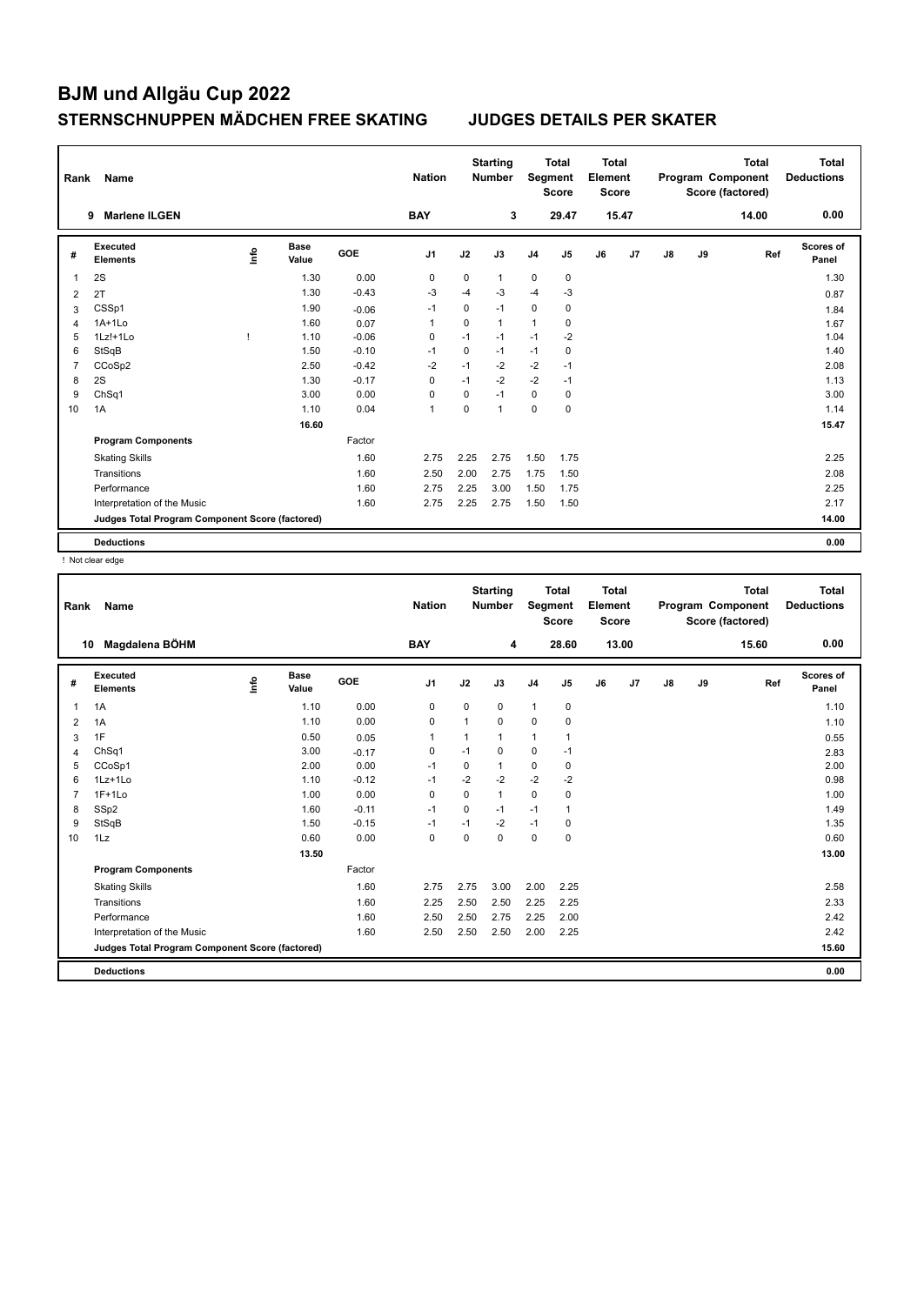| Rank | Name                                            |    |                      |         | <b>Nation</b>  |              | <b>Starting</b><br><b>Number</b> | Segment        | <b>Total</b><br><b>Score</b> | <b>Total</b><br>Element<br><b>Score</b> |       |               |    | Total<br>Program Component<br>Score (factored) | <b>Total</b><br><b>Deductions</b> |
|------|-------------------------------------------------|----|----------------------|---------|----------------|--------------|----------------------------------|----------------|------------------------------|-----------------------------------------|-------|---------------|----|------------------------------------------------|-----------------------------------|
|      | <b>Laetitia AULFES</b><br>11                    |    |                      |         | <b>BAY</b>     |              | 1                                |                | 28.25                        |                                         | 13.82 |               |    | 14.93                                          | $-0.50$                           |
| #    | <b>Executed</b><br><b>Elements</b>              | ۴ů | <b>Base</b><br>Value | GOE     | J <sub>1</sub> | J2           | J3                               | J <sub>4</sub> | J5                           | J6                                      | J7    | $\mathsf{J}8$ | J9 | Ref                                            | <b>Scores of</b><br>Panel         |
| 1    | 1A                                              |    | 1.10                 | 0.00    | 0              | 1            | 0                                | 0              | 0                            |                                         |       |               |    |                                                | 1.10                              |
| 2    | $1F+1Lo$                                        |    | 1.00                 | 0.03    | 0              | $\mathbf 0$  | $\mathbf{1}$                     | $\mathbf{1}$   |                              |                                         |       |               |    |                                                | 1.03                              |
| 3    | CCoSp3                                          |    | 3.00                 | 0.20    | 0              | 0            | 1                                | 1              | 1                            |                                         |       |               |    |                                                | 3.20                              |
| 4    | 2S<<                                            | << | 0.40                 | $-0.16$ | $-4$           | $-4$         | $-2$                             | $-4$           | -4                           |                                         |       |               |    |                                                | 0.24                              |
| 5    | ChSq1                                           |    | 3.00                 | 0.00    | $\Omega$       | $\Omega$     | $\Omega$                         | 0              | $\overline{2}$               |                                         |       |               |    |                                                | 3.00                              |
| 6    | $1F+1Lo$                                        |    | 1.00                 | 0.00    | 0              | $\mathbf 0$  | $\mathbf 0$                      | 0              | 0                            |                                         |       |               |    |                                                | 1.00                              |
| 7    | 2S<<                                            | << | 0.40                 | $-0.20$ | $-5$           | $-5$         | $-5$                             | $-5$           | $-5$                         |                                         |       |               |    |                                                | 0.20                              |
| 8    | StSqB                                           |    | 1.50                 | $-0.20$ | $-2$           | $-1$         | $-2$                             | $-1$           | $-1$                         |                                         |       |               |    |                                                | 1.30                              |
| 9    | 1A                                              |    | 1.10                 | $-0.11$ | $-1$           | $-1$         | $-1$                             | $-1$           | -2                           |                                         |       |               |    |                                                | 0.99                              |
| 10   | SSp2                                            |    | 1.60                 | 0.16    | $\mathbf{1}$   | $\mathbf{1}$ | $\mathbf{1}$                     | $\mathbf 0$    | $\mathbf{1}$                 |                                         |       |               |    |                                                | 1.76                              |
|      |                                                 |    | 14.10                |         |                |              |                                  |                |                              |                                         |       |               |    |                                                | 13.82                             |
|      | <b>Program Components</b>                       |    |                      | Factor  |                |              |                                  |                |                              |                                         |       |               |    |                                                |                                   |
|      | <b>Skating Skills</b>                           |    |                      | 1.60    | 2.50           | 2.50         | 3.25                             | 2.50           | 2.25                         |                                         |       |               |    |                                                | 2.50                              |
|      | Transitions                                     |    |                      | 1.60    | 2.25           | 2.25         | 2.75                             | 2.25           | 2.00                         |                                         |       |               |    |                                                | 2.25                              |
|      | Performance                                     |    |                      | 1.60    | 2.50           | 2.25         | 3.00                             | 2.25           | 2.00                         |                                         |       |               |    |                                                | 2.33                              |
|      | Interpretation of the Music                     |    |                      | 1.60    | 2.25           | 2.50         | 2.50                             | 2.00           | 2.00                         |                                         |       |               |    |                                                | 2.25                              |
|      | Judges Total Program Component Score (factored) |    |                      |         |                |              |                                  |                |                              |                                         |       |               |    |                                                | 14.93                             |
|      | <b>Deductions</b>                               |    | Falls:               | $-0.50$ |                |              |                                  |                |                              |                                         |       |               |    |                                                | $-0.50$                           |

<< Downgraded jump

| Rank           | Name                                            |         |                      |         | <b>Nation</b>  |                | <b>Starting</b><br><b>Number</b> | Segment        | <b>Total</b><br><b>Score</b> | <b>Total</b><br>Element<br>Score |       |               |    | <b>Total</b><br>Program Component<br>Score (factored) | <b>Total</b><br><b>Deductions</b> |
|----------------|-------------------------------------------------|---------|----------------------|---------|----------------|----------------|----------------------------------|----------------|------------------------------|----------------------------------|-------|---------------|----|-------------------------------------------------------|-----------------------------------|
|                | <b>Alexandra STUKKERT</b><br>12                 |         |                      |         | <b>BAY</b>     |                | 6                                |                | 27.57                        |                                  | 13.41 |               |    | 14.66                                                 | $-0.50$                           |
| #              | Executed<br><b>Elements</b>                     | ١rfo    | <b>Base</b><br>Value | GOE     | J <sub>1</sub> | J2             | J3                               | J <sub>4</sub> | J5                           | J6                               | J7    | $\mathsf{J}8$ | J9 | Ref                                                   | Scores of<br>Panel                |
| 1              | 1A                                              |         | 1.10                 | $-0.04$ | $-1$           | $\mathbf 0$    | $-1$                             | $\mathbf 0$    | $\mathbf 0$                  |                                  |       |               |    |                                                       | 1.06                              |
| 2              | $1F+1Lo$                                        |         | 1.00                 | 0.00    | 0              | $\mathbf 0$    | 0                                | $\mathbf 0$    | $\mathbf 0$                  |                                  |       |               |    |                                                       | 1.00                              |
| 3              | 2S<<                                            | $\prec$ | 0.40                 | $-0.15$ | -4             | $-3$           | -4                               | $-4$           | -3                           |                                  |       |               |    |                                                       | 0.25                              |
| 4              | $1F+1Lo$                                        |         | 1.00                 | 0.00    | 0              | $\mathbf 0$    | 0                                | $\mathbf 0$    | $-1$                         |                                  |       |               |    |                                                       | 1.00                              |
| 5              | 2S<<                                            | <<      | 0.40                 | $-0.20$ | $-5$           | $-5$           | $-5$                             | $-5$           | $-5$                         |                                  |       |               |    |                                                       | 0.20                              |
| 6              | CCoSp2                                          |         | 2.50                 | $-0.25$ | $-1$           | $-1$           | $-1$                             | $-1$           | 0                            |                                  |       |               |    |                                                       | 2.25                              |
| $\overline{7}$ | ChSq1                                           |         | 3.00                 | 0.67    | $\mathbf{1}$   | $\overline{2}$ | $\mathbf{1}$                     | $\mathbf{1}$   | 2                            |                                  |       |               |    |                                                       | 3.67                              |
| 8              | 1A                                              |         | 1.10                 | $-0.22$ | $-2$           | $-2$           | $-1$                             | $-3$           | $-2$                         |                                  |       |               |    |                                                       | 0.88                              |
| 9              | SSp2                                            |         | 1.60                 | 0.05    | 0              | $\Omega$       | $\Omega$                         | $\mathbf{1}$   | 1                            |                                  |       |               |    |                                                       | 1.65                              |
| 10             | StSqB                                           |         | 1.50                 | $-0.05$ | 0              | $-1$           | $-1$                             | 0              | $\mathbf{1}$                 |                                  |       |               |    |                                                       | 1.45                              |
|                |                                                 |         | 13.60                |         |                |                |                                  |                |                              |                                  |       |               |    |                                                       | 13.41                             |
|                | <b>Program Components</b>                       |         |                      | Factor  |                |                |                                  |                |                              |                                  |       |               |    |                                                       |                                   |
|                | <b>Skating Skills</b>                           |         |                      | 1.60    | 2.75           | 2.25           | 2.50                             | 2.00           | 2.00                         |                                  |       |               |    |                                                       | 2.25                              |
|                | Transitions                                     |         |                      | 1.60    | 2.25           | 2.00           | 2.50                             | 2.00           | 2.00                         |                                  |       |               |    |                                                       | 2.08                              |
|                | Performance                                     |         |                      | 1.60    | 2.50           | 2.50           | 2.75                             | 2.00           | 2.00                         |                                  |       |               |    |                                                       | 2.33                              |
|                | Interpretation of the Music                     |         |                      | 1.60    | 2.75           | 2.50           | 2.75                             | 1.75           | 2.25                         |                                  |       |               |    |                                                       | 2.50                              |
|                | Judges Total Program Component Score (factored) |         |                      |         |                |                |                                  |                |                              |                                  |       |               |    |                                                       | 14.66                             |
|                | <b>Deductions</b>                               |         | Falls:               | $-0.50$ |                |                |                                  |                |                              |                                  |       |               |    |                                                       | $-0.50$                           |
| $\sim$ $\sim$  |                                                 |         |                      |         |                |                |                                  |                |                              |                                  |       |               |    |                                                       |                                   |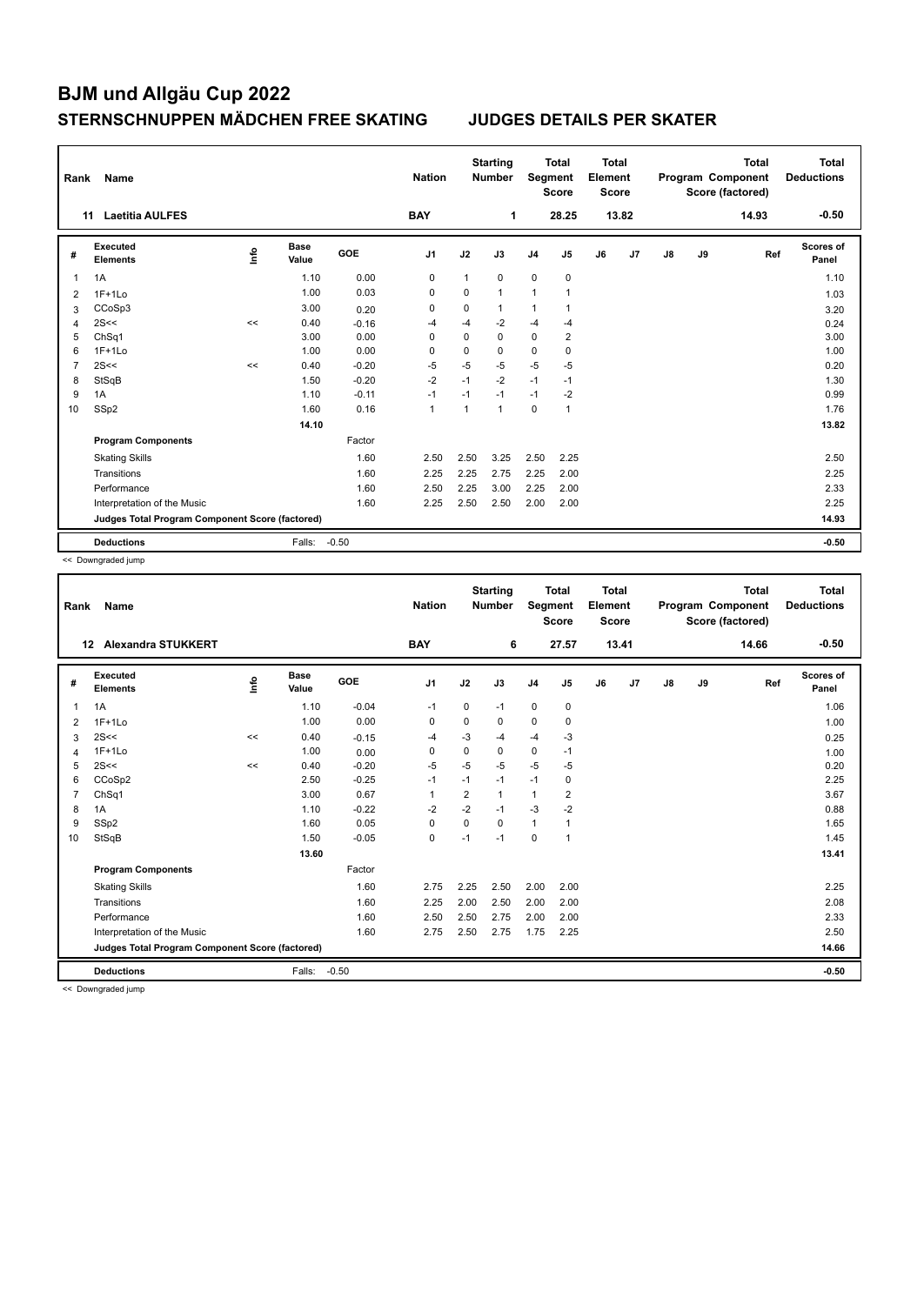| Rank           | Name                                            |    |                      |         | <b>Nation</b>  |              | <b>Starting</b><br><b>Number</b> | Segment        | <b>Total</b><br><b>Score</b> | <b>Total</b><br>Element<br><b>Score</b> |       |               |    | <b>Total</b><br>Program Component<br>Score (factored) | <b>Total</b><br><b>Deductions</b> |
|----------------|-------------------------------------------------|----|----------------------|---------|----------------|--------------|----------------------------------|----------------|------------------------------|-----------------------------------------|-------|---------------|----|-------------------------------------------------------|-----------------------------------|
|                | <b>Cecilia CHEN</b><br>13                       |    |                      |         | <b>BAY</b>     |              | 9                                |                | 27.28                        |                                         | 12.08 |               |    | 15.20                                                 | 0.00                              |
| #              | <b>Executed</b><br><b>Elements</b>              | ۴ů | <b>Base</b><br>Value | GOE     | J <sub>1</sub> | J2           | J3                               | J <sub>4</sub> | J5                           | J6                                      | J7    | $\mathsf{J}8$ | J9 | Ref                                                   | <b>Scores of</b><br>Panel         |
| 1              | $1A+1T$                                         |    | 1.50                 | 0.00    | 0              | 0            | 0                                | 0              | 0                            |                                         |       |               |    |                                                       | 1.50                              |
| 2              | 2Sq                                             | q  | 1.30                 | $-0.26$ | $-2$           | $-2$         | $-2$                             | $-2$           | $-2$                         |                                         |       |               |    |                                                       | 1.04                              |
| 3              | 1F                                              |    | 0.50                 | 0.00    | 0              | $\mathbf{1}$ | 0                                | 0              | 0                            |                                         |       |               |    |                                                       | 0.50                              |
| $\overline{4}$ | SSpB                                            |    | 1.10                 | 0.00    | 0              | 0            | $-1$                             | $\mathbf 0$    | 0                            |                                         |       |               |    |                                                       | 1.10                              |
| 5              | 1A                                              |    | 1.10                 | $-0.18$ | $-1$           | $-2$         | $-2$                             | $-1$           | $-2$                         |                                         |       |               |    |                                                       | 0.92                              |
| 6              | CCoSp                                           |    | 0.00                 | 0.00    |                |              |                                  |                | ٠                            |                                         |       |               |    |                                                       | 0.00                              |
| 7              | ChSq1                                           |    | 3.00                 | 0.33    | $\overline{1}$ | $\mathbf{1}$ | $\Omega$                         | $\overline{2}$ | $\mathbf 0$                  |                                         |       |               |    |                                                       | 3.33                              |
| 8              | 2S                                              |    | 1.30                 | $-0.04$ | 0              | 0            | $-1$                             | 0              | $-1$                         |                                         |       |               |    |                                                       | 1.26                              |
| 9              | 1Lz+1Lo                                         |    | 1.10                 | $-0.02$ | 0              | 0            | $-1$                             | $-1$           | 0                            |                                         |       |               |    |                                                       | 1.08                              |
| 10             | StSqB                                           |    | 1.50                 | $-0.15$ | $-1$           | $-1$         | $-1$                             | $-1$           | $\mathbf 0$                  |                                         |       |               |    |                                                       | 1.35                              |
|                |                                                 |    | 12.40                |         |                |              |                                  |                |                              |                                         |       |               |    |                                                       | 12.08                             |
|                | <b>Program Components</b>                       |    |                      | Factor  |                |              |                                  |                |                              |                                         |       |               |    |                                                       |                                   |
|                | <b>Skating Skills</b>                           |    |                      | 1.60    | 2.75           | 2.00         | 3.25                             | 2.50           | 2.25                         |                                         |       |               |    |                                                       | 2.50                              |
|                | Transitions                                     |    |                      | 1.60    | 2.50           | 2.00         | 2.75                             | 2.25           | 2.00                         |                                         |       |               |    |                                                       | 2.25                              |
|                | Performance                                     |    |                      | 1.60    | 2.50           | 2.25         | 3.00                             | 2.50           | 2.25                         |                                         |       |               |    |                                                       | 2.42                              |
|                | Interpretation of the Music                     |    |                      | 1.60    | 2.50           | 2.25         | 2.75                             | 2.25           | 2.25                         |                                         |       |               |    |                                                       | 2.33                              |
|                | Judges Total Program Component Score (factored) |    |                      |         |                |              |                                  |                |                              |                                         |       |               |    |                                                       | 15.20                             |
|                | <b>Deductions</b>                               |    |                      |         |                |              |                                  |                |                              |                                         |       |               |    |                                                       | 0.00                              |

q Jump landed on the quarter

| Rank           | <b>Name</b>                                     |    |                      |         | <b>Nation</b> |             | <b>Starting</b><br><b>Number</b> | <b>Segment</b> | <b>Total</b><br><b>Score</b> | Total<br>Element<br><b>Score</b> |       |               |    | Total<br>Program Component<br>Score (factored) | Total<br><b>Deductions</b> |
|----------------|-------------------------------------------------|----|----------------------|---------|---------------|-------------|----------------------------------|----------------|------------------------------|----------------------------------|-------|---------------|----|------------------------------------------------|----------------------------|
|                | <b>Solene LINDHEIM</b><br>14                    |    |                      |         | <b>BAY</b>    |             | 19                               |                | 26.64                        |                                  | 11.70 |               |    | 14.94                                          | 0.00                       |
| #              | Executed<br><b>Elements</b>                     | ۴٥ | <b>Base</b><br>Value | GOE     | J1            | J2          | J3                               | J <sub>4</sub> | J5                           | J6                               | J7    | $\mathsf{J}8$ | J9 | Ref                                            | <b>Scores of</b><br>Panel  |
| $\overline{1}$ | 1F                                              |    | 0.50                 | 0.00    | 0             | $\mathbf 0$ | $-1$                             | $\mathbf 0$    | $\mathbf 0$                  |                                  |       |               |    |                                                | 0.50                       |
| 2              | $1A+1T$                                         |    | 1.50                 | $-0.18$ | $-1$          | $-2$        | $-2$                             | $-2$           | $-1$                         |                                  |       |               |    |                                                | 1.32                       |
| 3              | CCoSp1                                          |    | 2.00                 | $-0.07$ | 0             | 0           | $-1$                             | $-1$           | 0                            |                                  |       |               |    |                                                | 1.93                       |
| $\overline{4}$ | 1Lz                                             |    | 0.60                 | 0.00    | $\mathbf 0$   | $\mathbf 0$ | 0                                | $\mathbf 0$    | 0                            |                                  |       |               |    |                                                | 0.60                       |
| 5              | Ch <sub>Sq1</sub>                               |    | 3.00                 | 0.00    | 0             | $\Omega$    | $-2$                             | $\mathbf{1}$   | $\mathbf 0$                  |                                  |       |               |    |                                                | 3.00                       |
| 6              | $1A+1Lo<<$                                      | << | 1.10                 | $-0.37$ | $-4$          | $-3$        | $-2$                             | $-4$           | -3                           |                                  |       |               |    |                                                | 0.73                       |
| $\overline{7}$ | SSp1                                            |    | 1.30                 | $-0.13$ | $-1$          | $-1$        | $-2$                             | $-1$           | $\mathbf 0$                  |                                  |       |               |    |                                                | 1.17                       |
| 8              | 1F                                              |    | 0.50                 | 0.00    | $\Omega$      | $\Omega$    | $\Omega$                         | $\Omega$       | $\mathbf 0$                  |                                  |       |               |    |                                                | 0.50                       |
| 9              | StSqB                                           |    | 1.50                 | $-0.15$ | 0             | $-1$        | $-2$                             | $-1$           | $-1$                         |                                  |       |               |    |                                                | 1.35                       |
| 10             | 1Lz                                             |    | 0.60                 | 0.00    | $\mathbf 0$   | 0           | 0                                | $\mathbf 0$    | $\pmb{0}$                    |                                  |       |               |    |                                                | 0.60                       |
|                |                                                 |    | 12.60                |         |               |             |                                  |                |                              |                                  |       |               |    |                                                | 11.70                      |
|                | <b>Program Components</b>                       |    |                      | Factor  |               |             |                                  |                |                              |                                  |       |               |    |                                                |                            |
|                | <b>Skating Skills</b>                           |    |                      | 1.60    | 2.50          | 2.50        | 2.50                             | 2.25           | 2.25                         |                                  |       |               |    |                                                | 2.42                       |
|                | Transitions                                     |    |                      | 1.60    | 2.50          | 2.25        | 2.50                             | 2.00           | 2.00                         |                                  |       |               |    |                                                | 2.25                       |
|                | Performance                                     |    |                      | 1.60    | 2.75          | 2.50        | 2.50                             | 2.25           | 2.25                         |                                  |       |               |    |                                                | 2.42                       |
|                | Interpretation of the Music                     |    |                      | 1.60    | 2.50          | 2.50        | 2.25                             | 2.00           | 2.00                         |                                  |       |               |    |                                                | 2.25                       |
|                | Judges Total Program Component Score (factored) |    |                      |         |               |             |                                  |                |                              |                                  |       |               |    |                                                | 14.94                      |
|                | <b>Deductions</b>                               |    |                      |         |               |             |                                  |                |                              |                                  |       |               |    |                                                | 0.00                       |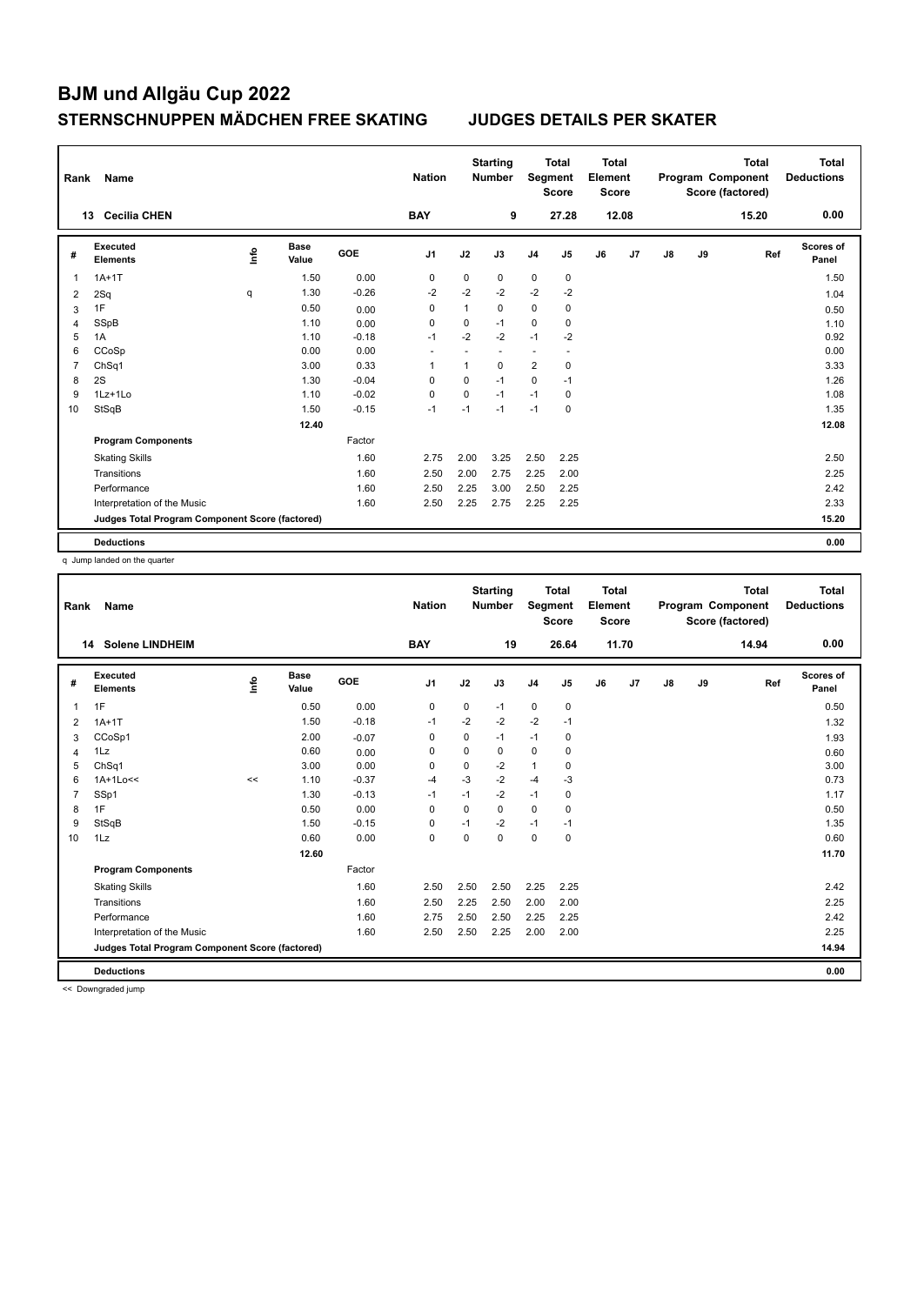| Rank           | Name                                            |                                  |                      |         | <b>Nation</b>  |             | <b>Starting</b><br><b>Number</b> | Segment        | <b>Total</b><br><b>Score</b> | <b>Total</b><br>Element<br><b>Score</b> |                |    |    | <b>Total</b><br>Program Component<br>Score (factored) | <b>Total</b><br><b>Deductions</b> |
|----------------|-------------------------------------------------|----------------------------------|----------------------|---------|----------------|-------------|----------------------------------|----------------|------------------------------|-----------------------------------------|----------------|----|----|-------------------------------------------------------|-----------------------------------|
|                | <b>Lauren NOVAKOVA</b><br>15                    |                                  |                      |         | <b>BAY</b>     |             | 5                                |                | 25.61                        |                                         | 12.41          |    |    | 13.20                                                 | 0.00                              |
| #              | Executed<br><b>Elements</b>                     | $\mathop{\mathsf{Int}}\nolimits$ | <b>Base</b><br>Value | GOE     | J <sub>1</sub> | J2          | J3                               | J <sub>4</sub> | J <sub>5</sub>               | J6                                      | J <sub>7</sub> | J8 | J9 | Ref                                                   | Scores of<br>Panel                |
| 1              | 1F                                              |                                  | 0.50                 | 0.02    | 0              | 0           | $\mathbf{1}$                     | $\pmb{0}$      | 1                            |                                         |                |    |    |                                                       | 0.52                              |
| $\overline{2}$ | 1A                                              |                                  | 1.10                 | $-0.33$ | -4             | $-3$        | $-3$                             | $-3$           | $-2$                         |                                         |                |    |    |                                                       | 0.77                              |
| 3              | SSp1                                            |                                  | 1.30                 | 0.04    | 0              | $\mathbf 0$ | $\mathbf{1}$                     | $\pmb{0}$      | 1                            |                                         |                |    |    |                                                       | 1.34                              |
| 4              | 1A                                              |                                  | 1.10                 | $-0.33$ | -4             | -3          | $-3$                             | $-3$           | -3                           |                                         |                |    |    |                                                       | 0.77                              |
| 5              | StSqB                                           |                                  | 1.50                 | $-0.25$ | $-2$           | $-2$        | $-3$                             | $-1$           | $-1$                         |                                         |                |    |    |                                                       | 1.25                              |
| 6              | ChSq1                                           |                                  | 3.00                 | 0.50    | $\overline{1}$ | 1           | $\mathbf{1}$                     | $\mathbf{1}$   | 1                            |                                         |                |    |    |                                                       | 3.50                              |
| $\overline{7}$ | 2S<<                                            | <<                               | 0.40                 | $-0.20$ | -5             | $-5$        | $-5$                             | $-5$           | $-5$                         |                                         |                |    |    |                                                       | 0.20                              |
| 8              | CCoSp2                                          |                                  | 2.50                 | $-0.58$ | -3             | $-2$        | $-3$                             | $-2$           | $-1$                         |                                         |                |    |    |                                                       | 1.92                              |
| 9              | $1Lz+1Lo$                                       |                                  | 1.10                 | 0.04    | $\overline{1}$ | $\mathbf 0$ | $\mathbf{1}$                     | $\mathbf 0$    | $\mathbf{1}$                 |                                         |                |    |    |                                                       | 1.14                              |
| 10             | $1F+1Lo$                                        |                                  | 1.00                 | 0.00    | 0              | $\mathbf 0$ | $-1$                             | $\mathbf 0$    | $\mathbf 0$                  |                                         |                |    |    |                                                       | 1.00                              |
|                |                                                 |                                  | 13.50                |         |                |             |                                  |                |                              |                                         |                |    |    |                                                       | 12.41                             |
|                | <b>Program Components</b>                       |                                  |                      | Factor  |                |             |                                  |                |                              |                                         |                |    |    |                                                       |                                   |
|                | <b>Skating Skills</b>                           |                                  |                      | 1.60    | 2.50           | 2.00        | 2.50                             | 1.75           | 2.00                         |                                         |                |    |    |                                                       | 2.17                              |
|                | Transitions                                     |                                  |                      | 1.60    | 2.00           | 2.25        | 2.50                             | 1.75           | 2.00                         |                                         |                |    |    |                                                       | 2.08                              |
|                | Performance                                     |                                  |                      | 1.60    | 2.25           | 2.00        | 2.50                             | 1.75           | 1.75                         |                                         |                |    |    |                                                       | 2.00                              |
|                | Interpretation of the Music                     |                                  |                      | 1.60    | 2.00           | 2.25        | 2.50                             | 1.50           | 1.75                         |                                         |                |    |    |                                                       | 2.00                              |
|                | Judges Total Program Component Score (factored) |                                  |                      |         |                |             |                                  |                |                              |                                         |                |    |    |                                                       | 13.20                             |
|                | <b>Deductions</b>                               |                                  |                      |         |                |             |                                  |                |                              |                                         |                |    |    |                                                       | 0.00                              |

| Rank           | Name                                            |      |                      |            | <b>Nation</b>  |             | <b>Starting</b><br><b>Number</b> | Segment        | <b>Total</b><br><b>Score</b> | <b>Total</b><br>Element<br><b>Score</b> |                |               |    | <b>Total</b><br>Program Component<br>Score (factored) | <b>Total</b><br><b>Deductions</b> |
|----------------|-------------------------------------------------|------|----------------------|------------|----------------|-------------|----------------------------------|----------------|------------------------------|-----------------------------------------|----------------|---------------|----|-------------------------------------------------------|-----------------------------------|
|                | <b>Tianrui GUAN</b><br>16                       |      |                      |            | <b>BAY</b>     |             | 11                               |                | 25.09                        |                                         | 11.72          |               |    | 13.87                                                 | $-0.50$                           |
| #              | Executed<br><b>Elements</b>                     | ١nfo | <b>Base</b><br>Value | <b>GOE</b> | J <sub>1</sub> | J2          | J3                               | J <sub>4</sub> | J <sub>5</sub>               | J6                                      | J <sub>7</sub> | $\mathsf{J}8$ | J9 | Ref                                                   | <b>Scores of</b><br>Panel         |
| $\overline{1}$ | 1Lz                                             |      | 0.60                 | 0.00       | 0              | $\mathbf 0$ | 0                                | $\mathbf 0$    | 0                            |                                         |                |               |    |                                                       | 0.60                              |
| 2              | 1A                                              |      | 1.10                 | $-0.55$    | $-5$           | $-5$        | $-5$                             | $-5$           | $-5$                         |                                         |                |               |    |                                                       | 0.55                              |
| 3              | $1F+1T$                                         |      | 0.90                 | 0.00       | 0              | 0           | 0                                | $\mathbf 0$    | $\mathbf 0$                  |                                         |                |               |    |                                                       | 0.90                              |
| $\overline{4}$ | 1Lo                                             |      | 0.50                 | 0.00       | 0              | 0           | 0                                | 0              | $-1$                         |                                         |                |               |    |                                                       | 0.50                              |
| 5              | CCoSp2V                                         |      | 1.88                 | $-0.06$    | $-1$           | $\mathbf 0$ | $-2$                             | $\Omega$       | $\mathbf 0$                  |                                         |                |               |    |                                                       | 1.82                              |
| 6              | StSqB                                           |      | 1.50                 | $-0.15$    | $-1$           | $-1$        | $-2$                             | $-1$           | $-1$                         |                                         |                |               |    |                                                       | 1.35                              |
| $\overline{7}$ | $1A+1Lo$                                        |      | 1.60                 | $-0.04$    | $-1$           | $\Omega$    | $-1$                             | $\mathbf 0$    | $\mathbf 0$                  |                                         |                |               |    |                                                       | 1.56                              |
| 8              | Ch <sub>Sq1</sub>                               |      | 3.00                 | $-0.33$    | 0              | $-1$        | $-1$                             | 0              | $-1$                         |                                         |                |               |    |                                                       | 2.67                              |
| 9              | SSp1                                            |      | 1.30                 | $-0.13$    | $-2$           | $-1$        | $-1$                             | $\mathbf 0$    | $-1$                         |                                         |                |               |    |                                                       | 1.17                              |
| 10             | 1Lz                                             |      | 0.60                 | 0.00       | $\mathbf 0$    | $\Omega$    | $-1$                             | $\Omega$       | $\mathbf 0$                  |                                         |                |               |    |                                                       | 0.60                              |
|                |                                                 |      | 12.98                |            |                |             |                                  |                |                              |                                         |                |               |    |                                                       | 11.72                             |
|                | <b>Program Components</b>                       |      |                      | Factor     |                |             |                                  |                |                              |                                         |                |               |    |                                                       |                                   |
|                | <b>Skating Skills</b>                           |      |                      | 1.60       | 2.50           | 2.25        | 2.50                             | 2.00           | 2.00                         |                                         |                |               |    |                                                       | 2.25                              |
|                | Transitions                                     |      |                      | 1.60       | 2.25           | 2.00        | 2.25                             | 2.25           | 1.75                         |                                         |                |               |    |                                                       | 2.17                              |
|                | Performance                                     |      |                      | 1.60       | 2.25           | 2.00        | 2.50                             | 2.00           | 1.75                         |                                         |                |               |    |                                                       | 2.08                              |
|                | Interpretation of the Music                     |      |                      | 1.60       | 2.25           | 2.25        | 2.25                             | 2.00           | 1.75                         |                                         |                |               |    |                                                       | 2.17                              |
|                | Judges Total Program Component Score (factored) |      |                      |            |                |             |                                  |                |                              |                                         |                |               |    |                                                       | 13.87                             |
|                | <b>Deductions</b>                               |      | Falls:               | $-0.50$    |                |             |                                  |                |                              |                                         |                |               |    |                                                       | $-0.50$                           |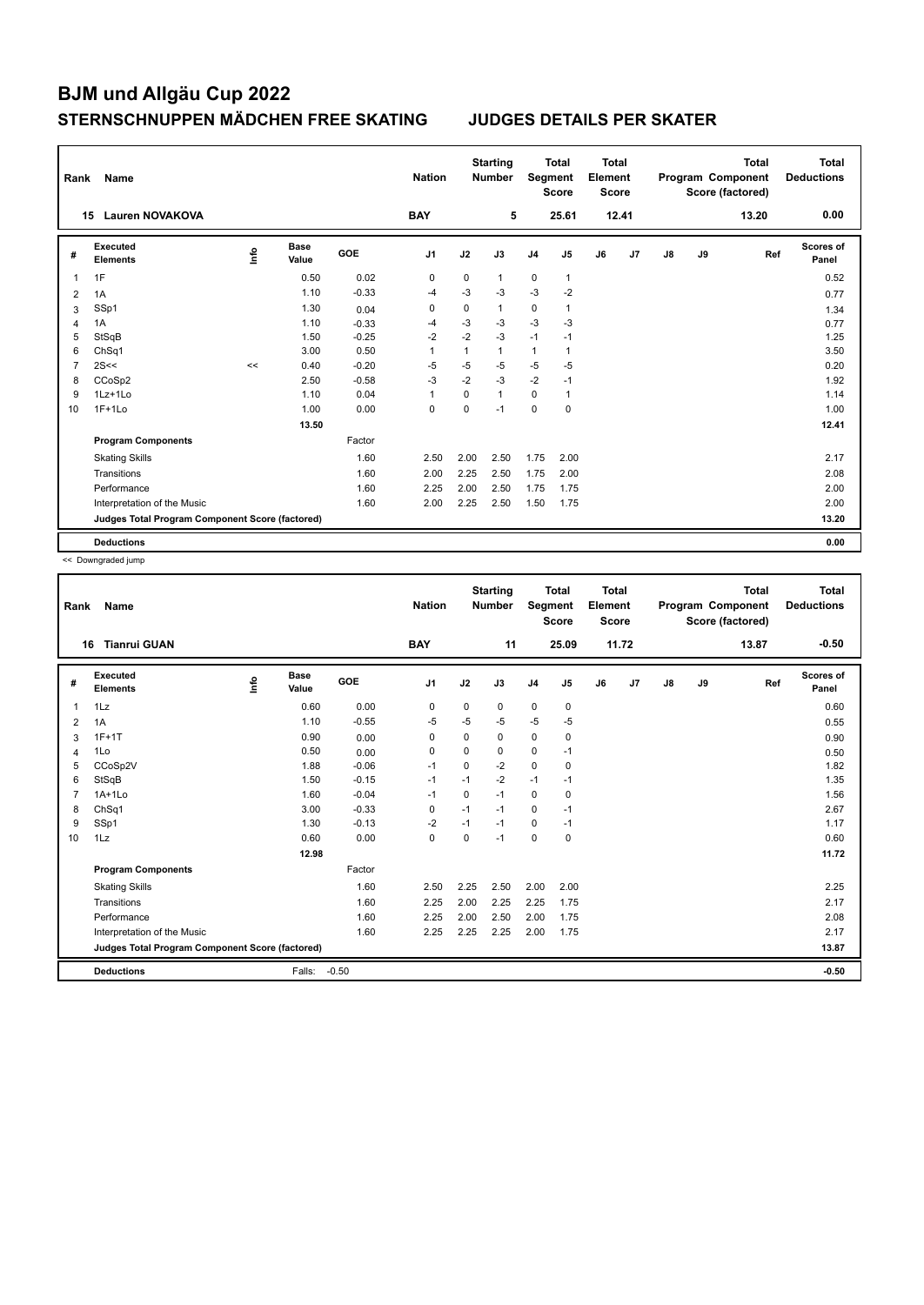| Rank           | Name                                            |      |                      |         | <b>Nation</b>  |              | <b>Starting</b><br>Number |             | Total<br>Segment<br><b>Score</b> | <b>Total</b><br>Element<br><b>Score</b> |       |    |    | <b>Total</b><br>Program Component<br>Score (factored) |     | <b>Total</b><br><b>Deductions</b> |
|----------------|-------------------------------------------------|------|----------------------|---------|----------------|--------------|---------------------------|-------------|----------------------------------|-----------------------------------------|-------|----|----|-------------------------------------------------------|-----|-----------------------------------|
|                | 17 Grace VEITZ                                  |      |                      |         | <b>BAY</b>     |              | 15                        |             | 22.95                            |                                         | 8.64  |    |    | 14.81                                                 |     | $-0.50$                           |
| #              | <b>Executed</b><br><b>Elements</b>              | lnfo | <b>Base</b><br>Value | GOE     | J <sub>1</sub> | J2           | J3                        | J4          | J5                               | J6                                      | J7    | J8 | J9 |                                                       | Ref | Scores of<br>Panel                |
| 1              | 1A                                              |      | 1.10                 | $-0.55$ | $-5$           | $-5$         | -5                        | $-5$        | $-5$                             |                                         |       |    |    |                                                       |     | 0.55                              |
| $\overline{2}$ | $1F+1Lo$                                        |      | 1.00                 | $-0.05$ | $-1$           | $-1$         | $-2$                      | $-1$        | $-1$                             |                                         |       |    |    |                                                       |     | 0.95                              |
| 3              | 1Lz                                             |      | 0.60                 | 0.00    | $\mathbf 0$    | $\mathbf 0$  | $-1$                      | $\mathbf 0$ | 0                                |                                         |       |    |    |                                                       |     | 0.60                              |
| $\overline{4}$ | <b>CSSpB</b>                                    |      | 1.60                 | 0.00    | $\mathbf 0$    | $\mathbf 0$  | $\mathbf 0$               | 0           | $\mathbf{1}$                     |                                         |       |    |    |                                                       |     | 1.60                              |
| 5              | 1A                                              |      | 1.10                 | $-0.29$ | $-2$           | $-3$         | -2                        | $-4$        | -3                               |                                         |       |    |    |                                                       |     | 0.81                              |
| 6              | $1Lz+1Lo$                                       |      | 1.10                 | 0.00    | $\mathbf 0$    | $\mathbf 0$  | $\mathbf 0$               | 0           | 0                                |                                         |       |    |    |                                                       |     | 1.10                              |
| $\overline{7}$ | ChSq                                            |      | 0.00                 | 0.00    | ä,             | ÷.           | $\ddot{\phantom{1}}$      | ÷.          |                                  |                                         |       |    |    |                                                       |     | 0.00                              |
| 8              | 1F                                              |      | 0.50                 | 0.00    | $\mathbf 0$    | $\mathbf 0$  | $\mathbf 0$               | 0           | $\mathbf{1}$                     |                                         |       |    |    |                                                       |     | 0.50                              |
| 9              | CCoSpBV                                         |      | 1.28                 | 0.00    | $\mathbf 0$    | $\pmb{0}$    | $-1$                      | 0           | $\mathbf{1}$                     |                                         |       |    |    |                                                       |     | 1.28                              |
| 10             | StSqB                                           |      | 1.50                 | $-0.25$ | $\mathbf 0$    | $-2$         | $-2$                      | $-2$        | $-1$                             |                                         |       |    |    |                                                       |     | 1.25                              |
|                |                                                 |      | 9.78                 |         |                |              |                           |             |                                  |                                         |       |    |    |                                                       |     | 8.64                              |
|                | <b>Program Components</b>                       |      |                      | Factor  |                |              |                           |             |                                  |                                         |       |    |    |                                                       |     |                                   |
|                | <b>Skating Skills</b>                           |      |                      | 1.60    | 2.50           | 2.00         | 2.50                      | 2.00        | 2.00                             |                                         |       |    |    |                                                       |     | 2.17                              |
|                | Transitions                                     |      |                      | 1.60    | 2.50           | 2.00         | 2.50                      | 2.00        | 2.00                             |                                         |       |    |    |                                                       |     | 2.17                              |
|                | Performance                                     |      |                      | 1.60    | 2.75           | 2.50         | 3.00                      | 2.25        | 2.25                             |                                         |       |    |    |                                                       |     | 2.50                              |
|                | Interpretation of the Music                     |      |                      | 1.60    | 2.50           | 2.50         | 3.25                      | 2.25        | 2.25                             |                                         |       |    |    |                                                       |     | 2.42                              |
|                | Judges Total Program Component Score (factored) |      |                      |         |                |              |                           |             |                                  |                                         |       |    |    |                                                       |     | 14.81                             |
|                |                                                 |      | Falls:               | $-0.50$ |                |              |                           |             |                                  |                                         |       |    |    |                                                       |     | $-0.50$                           |
|                | <b>Deductions</b>                               |      |                      |         |                |              |                           |             |                                  |                                         |       |    |    |                                                       |     |                                   |
|                |                                                 |      |                      |         |                |              |                           |             |                                  |                                         |       |    |    |                                                       |     |                                   |
|                |                                                 |      |                      |         |                |              | <b>Starting</b>           |             | <b>Total</b>                     | <b>Total</b>                            |       |    |    | <b>Total</b>                                          |     | <b>Total</b>                      |
| Rank           | Name                                            |      |                      |         | <b>Nation</b>  |              | <b>Number</b>             |             | <b>Segment</b>                   | Element                                 |       |    |    | Program Component                                     |     | <b>Deductions</b>                 |
|                |                                                 |      |                      |         |                |              |                           |             | <b>Score</b>                     | <b>Score</b>                            |       |    |    | Score (factored)                                      |     |                                   |
|                | 18 Joanna CAI                                   |      |                      |         | <b>BAY</b>     |              | 12                        |             | 22.17                            |                                         | 10.00 |    |    | 12.67                                                 |     | $-0.50$                           |
|                |                                                 |      |                      |         |                |              |                           |             |                                  |                                         |       |    |    |                                                       |     |                                   |
| #              | <b>Executed</b><br><b>Elements</b>              | ١m   | <b>Base</b><br>Value | GOE     | J <sub>1</sub> | J2           | J3                        | J4          | J5                               | J6                                      | J7    | J8 | J9 |                                                       | Ref | <b>Scores of</b><br>Panel         |
| 1              | $1F+1T<<$                                       | <<   | 0.50                 | $-0.15$ | $-3$           | $-3$         | $-3$                      | $-4$        | $-3$                             |                                         |       |    |    |                                                       |     | 0.35                              |
| $\overline{2}$ | 1A                                              |      | 1.10                 | $-0.11$ | $-1$           | $-2$         | $-1$                      | 0           | $-1$                             |                                         |       |    |    |                                                       |     | 0.99                              |
| 3              | CSSp1                                           |      | 1.90                 | 0.19    | $\mathbf{1}$   | $\mathbf{1}$ | 0                         | 1           | $\mathbf{1}$                     |                                         |       |    |    |                                                       |     | 2.09                              |
| $\overline{4}$ | ChSq1                                           |      | 3.00                 | 0.00    | $\mathbf 0$    | $\mathbf 0$  | $-1$                      | $\mathbf 0$ | 0                                |                                         |       |    |    |                                                       |     | 3.00                              |
| 5              | $1S+1L0$                                        |      | 0.90                 | $-0.05$ | $-1$           | $\mathbf 0$  | $-1$                      | $-1$        | $-1$                             |                                         |       |    |    |                                                       |     | 0.85                              |
| 6              | 1A                                              |      | 1.10                 | $-0.11$ | $-1$           | $-2$         | $-1$                      | $-1$        | $-1$                             |                                         |       |    |    |                                                       |     | 0.99                              |
| $\overline{7}$ | 1F                                              |      | 0.50                 | 0.00    | $\mathbf 0$    | $\pmb{0}$    | 0                         | 0           | 0                                |                                         |       |    |    |                                                       |     | 0.50                              |
| 8              | 1Lo                                             |      | 0.50                 | $-0.02$ | $\pmb{0}$      | $\pmb{0}$    | $-1$                      | $-1$        | 0                                |                                         |       |    |    |                                                       |     | 0.48                              |
| 9              | StSqB                                           |      | 1.50                 | $-0.75$ | $-5$           | $-5$         | -4                        | $-5$        | $-5$                             |                                         |       |    |    |                                                       |     | 0.75                              |
| 10             | CCoSp                                           |      | 0.00                 | 0.00    |                |              |                           |             |                                  |                                         |       |    |    |                                                       |     | 0.00                              |
|                |                                                 |      | 11.00                |         |                |              |                           |             |                                  |                                         |       |    |    |                                                       |     | 10.00                             |
|                | <b>Program Components</b>                       |      |                      | Factor  |                |              |                           |             |                                  |                                         |       |    |    |                                                       |     |                                   |
|                | <b>Skating Skills</b>                           |      |                      | 1.60    | 2.50           | 2.00         | 2.25                      | 1.50        | 2.00                             |                                         |       |    |    |                                                       |     | 2.08                              |
|                | Transitions                                     |      |                      | 1.60    | 2.00           | 1.75         | 2.25                      | 1.75        | 2.00                             |                                         |       |    |    |                                                       |     | 1.92                              |
|                | Performance                                     |      |                      | 1.60    | 2.25           | 2.00         | 2.25                      | 1.50        | 1.75                             |                                         |       |    |    |                                                       |     | 2.00                              |

**Deductions** Falls: -0.50 **-0.50 Judges Total Program Component Score (factored) 12.67**